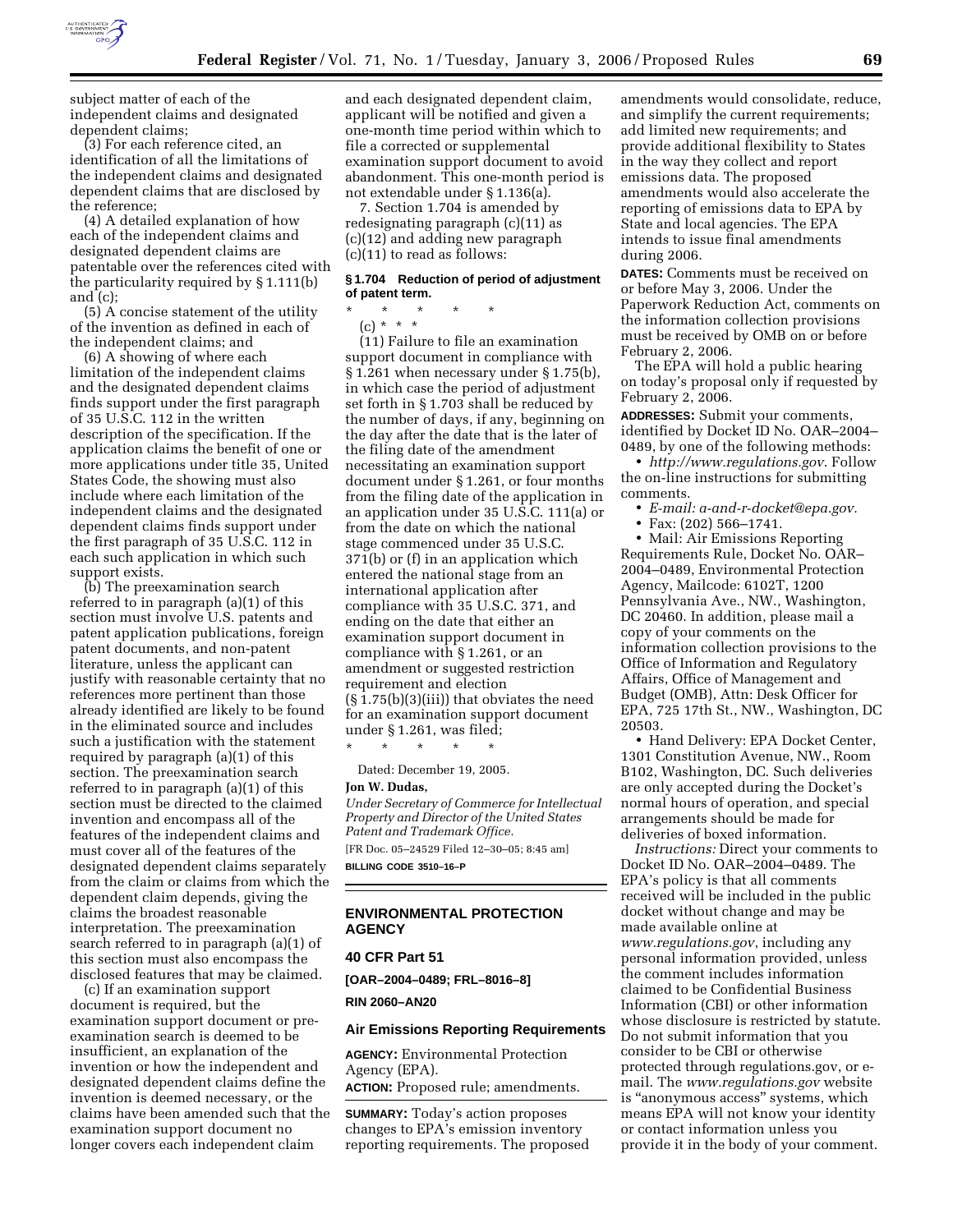If you send an e-mail comment directly to EPA without going through *www.regulations.gov* your e-mail address will be automatically captured and included as part of the comment that is placed in the public docket and made available on the Internet. If you submit an electronic comment, EPA recommends that you include your name and other contact information in the body of your comment and with any disk or CD-ROM you submit. If EPA cannot read your comment due to technical difficulties and cannot contact you for clarification, EPA may not be able to consider your comment. Electronic files should avoid the use of special characters, any form of encryption, and be free of any defects or viruses. For additional information about EPA's public docket visit the EPA Docket Center homepage at *http:// www.epa.gov/epahome/dockets.htm*. For additional instructions on submitting comments, go to unit I.B of

the **SUPPLEMENTARY INFORMATION** section of this preamble.

*Docket:* All documents in the docket are listed in the *www.regulations.gov*  index or in hard copy at the Air Emissions Reporting Requirements Rule, Docket No. OAR–2004–0489, EPA/DC, EPA West, Room B102, 1301 Constitution Ave., NW., Washington, DC. The Public Reading Room is open from 8:30 a.m. to 4:30 p.m., Monday through Friday, excluding legal holidays. The telephone number for the Public Reading Room is (202) 566–1744, and the telephone number for the Air Emissions Reporting Requirements Rule, Docket No. OAR–2004–0489 is (202) 566–1742. Although listed in the index, some information is not publicly available, *i.e.*, CBI or other information whose disclosure is restricted by statute. Certain other material, such as copyrighted material, is not placed on the Internet and will be publicly available only in hard copy form.

**FOR FURTHER INFORMATION CONTACT:** For general questions concerning today's action, please contact Bill Kuykendal, U.S. EPA, Office of Air Quality Planning and Standards, Emissions Monitoring and Analysis Division, Mail Code D205– 01, Research Triangle Park, NC, 27711, telephone (919) 541–5372, e-mail at *kuykendal.bill@epa.gov*. For legal questions, please contact Thomas Swegle, U.S. EPA, Office of General Counsel, Mail Code 2344A, 1200 Pennsylvania Avenue, NW., Washington, DC 20460, telephone (202) 564–5546, e-mail at *swegle.thomas@epa.gov*.

### **SUPPLEMENTARY INFORMATION:**

### **I. General Information**

*A. Does This Action Apply To Me?* 

Categories and entities potentially regulated by this action include:

| Category                            | <b>NAIC</b><br>code <sup>1</sup> | Examples of regulated entities                                                                                      |
|-------------------------------------|----------------------------------|---------------------------------------------------------------------------------------------------------------------|
| State/local/tribal govern-<br>ment. | 92411                            | State, territorial, and local government air quality management programs. Tribal governments are not af-<br>fected. |

1 North American Industry Classification System.

This table is not intended to be exhaustive, but rather provides a guide for readers regarding entities likely to be regulated by this action. This action proposes to have States report their emissions to us. It is possible that some States will require facilities within their jurisdictions to report emissions to the States. To determine whether your facility would be regulated by this action, you should examine the applicability criteria in 40 CFR 51.1 of the proposed amendments. If you have any questions regarding the applicability of this action to a particular entity, consult the person listed in the preceding **FOR FURTHER INFORMATION CONTACT** section.

# *B. What Should I Consider As I Prepare My Comments for EPA?*

1. *Expedited Review.* To expedite review of your comments by Agency staff, you are encouraged to send a separate copy of your comments, in addition to the copy you submit to the official docket, to Bill Kuykendal, U.S. EPA, Office of Air Quality Planning and Standards, Emissions Monitoring and Analysis Division, Mail Code D205–01, Research Triangle Park, NC 27711, telephone (919) 541–5372, e-mail *kuykendal.bill@epa.gov.* 

2. *Submitting CBI.* Do not submit CBI to EPA through *www.regulations.gov* or

e-mail. Clearly mark the part or all of the information that you claim to be CBI. For CBI information in a disk or CD ROM that you mail to EPA, mark the outside of the disk or CD ROM as CBI and then identify electronically within the disk or CD ROM the specific information that is claimed as CBI. In addition to one complete version of the comment that includes information claimed as CBI, a copy of the comment that does not contain the information claimed as CBI must be submitted for inclusion in the public docket. Information so marked will not be disclosed except in accordance with procedures set forth in 40 CFR part 2. Send or deliver information identified as CBI only to the following address: Roberto Morales, U.S. EPA, Office of Air Quality Planning and Standards, Mail Code C404–02, Research Triangle Park, NC 27711, telephone (919) 541–0880, email at *morales.roberto@epa.gov*, Attention Docket ID No. OAR–2004– 0489.

3. *Tips for preparing your comments.*  When submitting comments, remember to:

i. Identify the rulemaking by docket number and other identifying information (subject heading, **Federal Register** date and page number).

ii. Follow directions—The agency may ask you to respond to specific

questions or organize comments by referencing a Code of Federal Regulations (CFR) part or section number.

iii. Explain why you agree or disagree; suggest alternatives and substitute language for your requested changes.

iv. Describe any assumptions and provide any technical information and/ or data that you used.

v. If you estimate potential costs or burdens, explain how you arrived at your estimate in sufficient detail to allow it to be reproduced.

vi. Provide specific examples to illustrate your concerns, and suggest alternatives.

vii. Explain your views as clearly as possible, avoiding the use of profanity or personal threats.

viii. Make sure to submit your comments by the comment period deadline identified.

## *C. Where Can I Get a Copy of This Document and Other Related Information?*

In addition to being available in the docket, an electronic copy of today's proposed amendments is also available on the Worldwide Web (WWW) through the Technology Transfer Network (TTN). Following the Administrator's signature, a copy of the proposed amendments will be placed on the TTN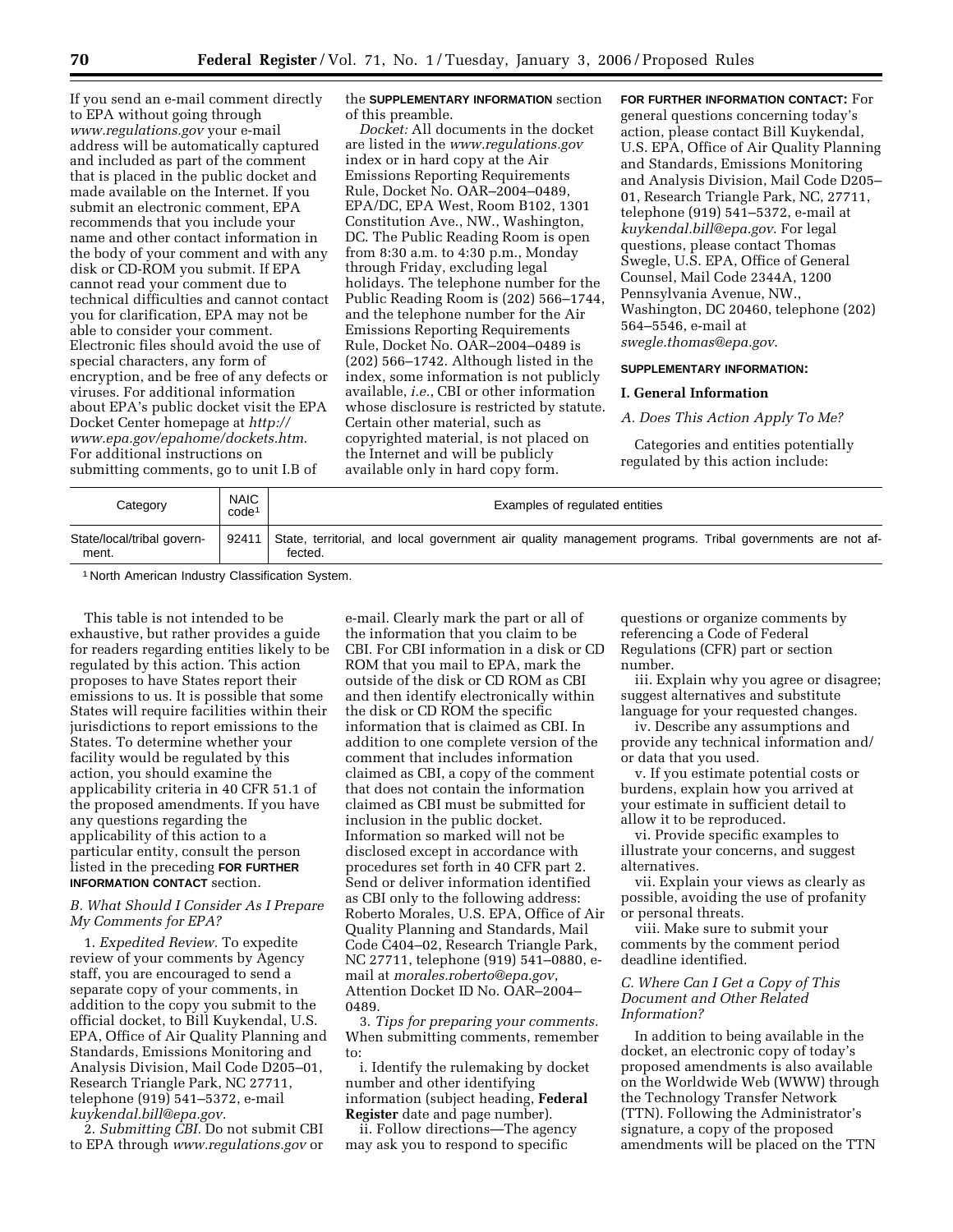at *http://www.epa.gov/ttn/chief.* The TTN provides information and technology exchange in various areas of air pollution control. If more information regarding the TTN is needed, call the TTN HELP line at (919) 541–5384. A copy of the proposed amendments and fact sheet will also be posted at *http://www.epa.gov/ interstateairquality.* 

## *D. Will There Be a Public Hearing?*

The EPA will hold a public hearing on today's proposal only if requested by February 2, 2006. The request for a public hearing should be made in writing and addressed to Bill Kuykendal at U.S. EPA, Office of Air Quality Planning and Standards, Emissions Monitoring and Analysis Division, Mail Code D205–01, Research Triangle Park, NC 27711. The hearing, if requested, will be held on a date and at a place published in a separate **Federal Register**  notice.

# *E. How Is This Document Organized?*

The information presented in this preamble is organized as follows:

- I. General Information
- II. Background
	- A. Existing Emissions Reporting
- Requirements
- B. Proposed Emissions Reporting Requirements
- III. Statutory and Executive Order Reviews
- A. Executive Order 12866: Regulatory Planning and Review
- B. Paperwork Reduction Act
- C. Regulatory Flexibility Act
- D. Unfunded Mandates Reform Act
- E. Executive Order 13132: Federalism
- F. Executive Order 13175: Consultation and Coordination with Indian Tribal Governments
- G. Executive Order 13045: Protection of Children from Environmental Health and Safety Risks
- H. Executive Order 13211: Actions that Significantly Affect Energy Supply, Distribution, or Use
- I. National Technology Transfer Advancement Act

### **II. Background**

In today's action, the Air Emissions Reporting Requirements (AERR) rule, EPA is proposing to amend the emission inventory reporting requirements in 40 CFR part 51, subpart A and in 40 CFR 51.122. In a related action to today's proposed amendments, EPA has promulgated the Clean Air Interstate Rule (CAIR). The EPA believes that it is essential that achievement of the emissions reductions required by the CAIR be verified on a regular basis. Emissions reporting is the principal mechanism to verify these reductions and to assure the downwind affected States and EPA that the ozone and

particulate matter (PM) less than or equal to 2.5 micrometers  $(PM_{2.5})$ transport problems are being mitigated as required by the CAIR. To this end, EPA has promulgated limited new emissions reporting requirements for States under the CAIR. However, in the CAIR, we explained that there are additional reporting requirements that we believe are important and did not finalize under the CAIR. We are proposing these requirements in today's action. The proposed amendments would also remove or simplify some current emissions reporting requirements which we believe are not necessary or appropriate, for reasons explained below.

Because we are proposing to consolidate and harmonize the new emissions reporting requirements proposed today with two pre-existing sets of emissions reporting requirements, we review in today's action the purpose, authority, and history of emissions reporting requirements in general.

Emissions inventories are critical for the efforts of State, local, and Federal agencies to attain and maintain the national ambient air quality standards (NAAQS) that EPA has established for criteria pollutants such as ozone, PM, and carbon monoxide (CO). Pursuant to its authority under sections 110 and 172 of the CAA, EPA has long required State implementation plans (SIPs) to provide for the submission by States to EPA of emissions inventories containing information regarding the emissions of criteria pollutants and their precursors (e.g., volatile organic compounds (VOC)). The EPA codified these requirements in subpart Q of 40 CFR part 51 in 1979 and amended them in 1987.

The 1990 Amendments to the CAA revised many of the provisions of the CAA related to the attainment of the NAAQS and the protection of visibility in Class I areas. These revisions established new periodic emissions inventory requirements applicable to certain areas that were designated nonattainment for certain pollutants. For example, section 182(a)(3)(A) required States to submit an emissions inventory every 3 years for ozone nonattainment areas beginning in 1993. Similarly, section 187(a)(5) required States to submit an inventory every 3 years for CO nonattainment areas. The EPA, however, did not immediately codify these statutory requirements in the CFR, but simply relied on the statutory language to implement them.

In 1998, EPA promulgated the  $NO<sub>x</sub>$ SIP Call which requires the affected States and the District of Columbia to

submit SIP revisions providing for nitrogen oxides  $(NO<sub>X</sub>)$  reductions to reduce their adverse impact on downwind ozone nonattainment areas. (See 63 FR 57356, October 27, 1998). As part of that rule, codified in 40 CFR 51.122, EPA established emissions reporting requirements to be included in the SIP revisions required under that action.

Another set of emissions reporting requirements, termed the Consolidated Emissions Reporting Rule (CERR), was promulgated by EPA in 2002, and is codified at 40 CFR part 51, subpart A. (See 67 FR 39602, June 10, 2002). These requirements replaced the requirements previously contained in subpart Q, expanding their geographic and pollutant coverages while simplifying them in other ways.

The principal statutory authority for the emissions inventory reporting requirements outlined in this preamble is found in CAA section 110(a)(2)(F), which provides that SIPs must require ''as may be prescribed by the Administrator \* \* \* (ii) periodic reports on the nature and amounts of emissions and emissions-related data from such sources.'' Section 301(a) of the CAA provides authority for EPA to promulgate regulations under this provision.1

## *A. Existing Emissions Reporting Requirements*

At present, the emissions reporting requirements applicable to States are contained in two different locations: subpart A of 40 CFR part 51 (the CERR) and 40 CFR 51.122 in subpart G (the  $NO<sub>x</sub>$  SIP Call reporting requirements). This proposed action would consolidate these sections, with modifications as described below. The proposed modifications are intended to achieve the additional reporting needed to verify the reductions required by the CAIR; harmonize, reduce, and simplify the emissions reporting requirements; and make emissions reporting requirements easier.

Under the  $NO<sub>X</sub>$  SIP Call requirements in 40 CFR 51.122, emissions of  $NO<sub>x</sub>$  for a defined 5-month ozone season (May 1 through September 30) from sources that the State has subjected to emissions control to comply with the requirements of the  $NO<sub>X</sub>$  SIP Call are required to be

<sup>&</sup>lt;sup>1</sup> Other CAA provisions relevant to these proposed amendments include section 172(c)(3) (provides that SIPs for nonattainment areas must include comprehensive, current inventory of actual emissions, including periodic revisions); section 182(a)(3)(A) (emissions inventories from ozone nonattainment areas); and section 187(a)(5) (emissions inventories from CO nonattainment areas).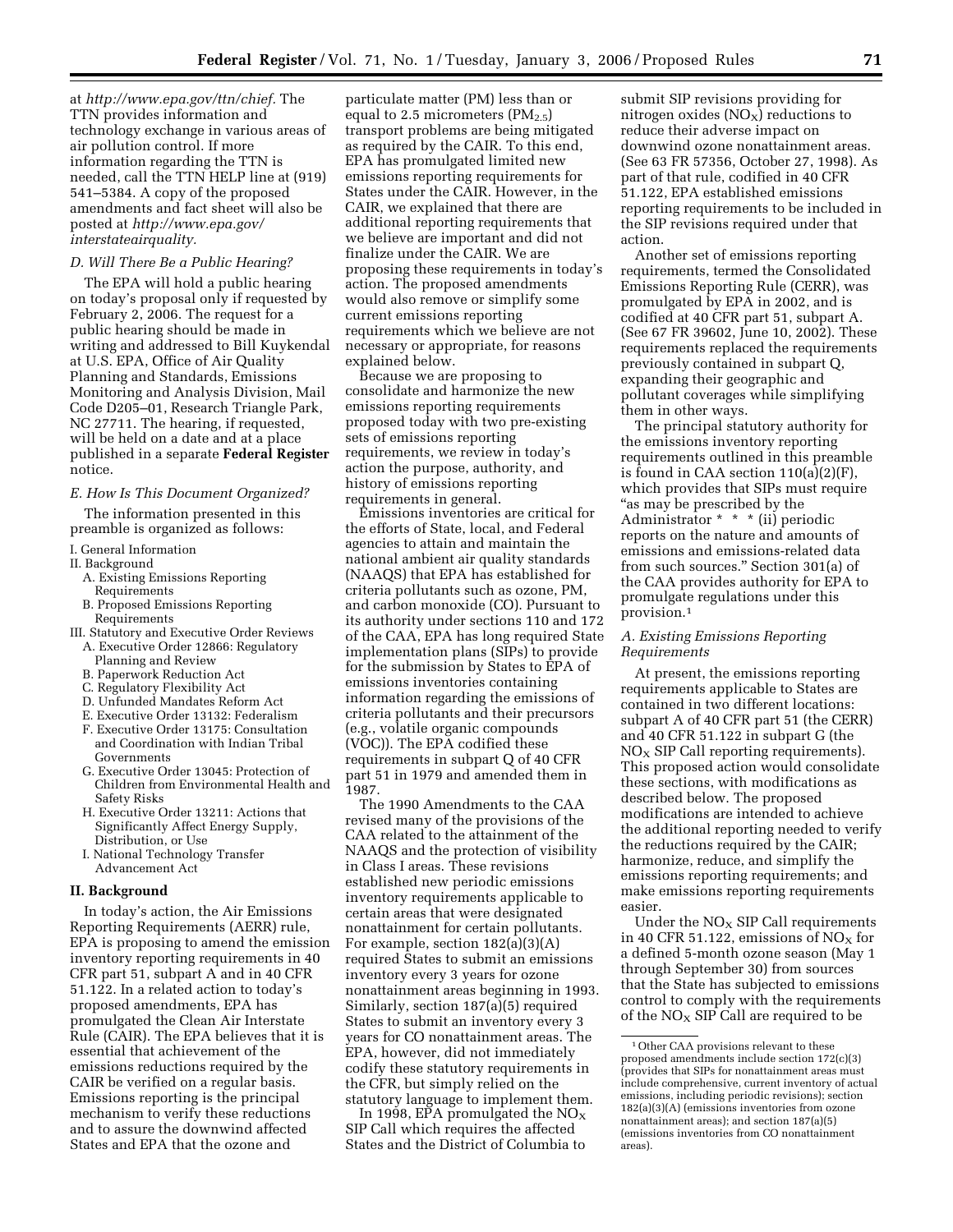reported by the affected States to EPA every year. However, emissions of sources reporting directly to EPA as part of the  $NO<sub>x</sub>$  trading program are not required to be reported by the State to EPA every year. The affected States are also required to report ozone season emissions and typical summer day emissions of  $NO<sub>x</sub>$  from all sources every third year (2002, 2005, etc.) and in 2007. This triennial reporting process does not have an exemption for sources participating in the emissions trading programs. Section 51.122 requires that a number of data elements be reported in addition to ozone season  $NO<sub>X</sub>$ emissions. These data elements describe some of the source's specific physical and operational parameters.

Emissions reporting under the  $\rm NO_X$ SIP Call as first promulgated was required starting for the emissions reporting year 2002, the year prior to the start of the required emissions reductions. The reports are due to EPA on December 31 of the calendar year following the inventory year. For example, emissions from all sources and types in the 2002 ozone season were required to be reported on December 31, 2003. However, because the Court which heard challenges to the  $NO<sub>X</sub>$  SIP Call delayed the implementation by one year to 2004, no State was required to start reporting until the 2003 inventory year. In addition, EPA recently promulgated a rule to subject Georgia and Missouri to the  $NO<sub>X</sub>$  SIP Call with an implementation date of 2007. (See 69 FR 21604, April 21, 2004.) For these States, emissions reporting begins with 2006. The emissions reporting requirements under the NO<sub>X</sub> SIP Call affect the District of Columbia and 20 States.

As noted above, the other set of emissions reporting requirements is codified at subpart A of part 51. Although entitled the CERR, this rule left in place the separate 40 CFR 51.122 for the  $NO<sub>X</sub>$  SIP Call reporting. The CERR requirements were aimed at obtaining emissions information to support a broader set of purposes under the CAA than were the reporting requirements under the  $\overline{NO_X}$  SIP Call. The CERR requirements apply to all States and include the reporting of all criteria pollutants and criteria pollutant precursors.

Like the requirements under the  $NO<sub>X</sub>$ SIP Call, the CERR requires reporting of all sources at 3-year intervals (2002, 2005, etc.). It requires reporting of certain large sources every year. However, the required reporting date under the CERR is 5 months later than under the  $NO<sub>x</sub>$  SIP Call reporting requirements. Also, emissions must be

reported by all States for the entire year, for a typical day in winter, and a typical day in summer, but not for the 5-month ozone season as is required by the  $NO<sub>x</sub>$ SIP Call. Finally, the CERR and the  $NO<sub>X</sub>$ SIP Call differ in what non-emissions data elements must be reported.

The final CAIR included three changes to the above described preexisting emissions reporting requirements. These requirements are as follows:

1. The new States that are subject to the CAIR requirements, but were not subject to the  $NO<sub>x</sub>$  SIP Call requirements, are required to report their  $NO<sub>X</sub>$  emissions for the 5-month (May 1–September 30) ozone season on a triennial basis beginning in 2008.

2. The States that are subject to the CAIR for reasons of  $PM_{2.5}$ , must report to EPA a set of specified data elements for all sources each year—regardless of size—subject to new controls adopted specifically to meet the CAIR requirements related to PM2.5, unless the sources participate in an EPAadministered emissions trading program.

3. The requirement of the  $NO<sub>x</sub>$  SIP Call for a special all-sources report by affected States for the year 2007, due December 31, 2008, was eliminated.

# *B. Proposed Emissions Reporting Requirements*

Today's action proposes to further consolidate the detailed requirements for emissions reporting by States entirely into subpart A. The proposed amendments would also harmonize the reporting requirements and reduce and simplify them in several ways. The major changes included in the proposed amendments are described below.

Amendments are proposed to subpart A, which contains 40 CFR 51.1 through 51.50, with conforming amendments to 40 CFR 51.122. The proposed amendments would also add new tables to subpart A of part 51.

• In 40 CFR 51.122, we propose to abolish certain requirements entirely and to replace certain requirements with a cross reference to subpart A so that detailed lists of required data elements appear only in subpart A. As amended, 40 CFR 51.122 would continue to specify what pollutants, sources, and time periods the States subject to the  $NO<sub>x</sub>$  SIP Call must report and when but would no longer list the detailed data elements required for those reports.

• The amended subpart A would list the detailed data elements as well as provide information on submittal procedures, definitions, and other generally applicable provisions.

Taken together, the existing emissions reporting requirements under the  $NO<sub>X</sub>$ SIP Call, CERR and CAIR are already rather comprehensive in terms of the States covered and the information required. Therefore, the practical impact of the changes proposed today is to impose several new requirements and to accelerate the overall calendar for emission reporting.

In all States, we are proposing to expand the definition of what sources must be reported in point source format, so that fewer sources would be included in nonpoint source emissions.2 We are proposing to base the requirement for point source format reporting on whether the source is a major source under 40 CFR part 70 for the pollutants for which reporting is required, *i.e.*, for CO, VOC,  $NO<sub>X</sub>$ , sulfur dioxide  $(SO<sub>2</sub>)$ ,  $PM_{2.5}$ ,  $PM_{10}$ , and ammonia but without regard to emissions of hazardous air pollutants. Currently, the requirement for point source reporting is based on thresholds of actual emissions in the year of the inventory report. While it has always been an option for States to include all such sources, and we know that some States already do, this change may require more sources to be reported as point sources every 3rd year. Affected States will continue to report their actual emissions. The new approach would make it possible to better track changes in source emissions, shutdowns, and startups over time. Because States have an existing list of sources based on 40 CFR part 70 requirements, this approach would result in a more stable universe of reporting point sources, which in turn would facilitate elimination of overlaps and gaps in estimating point source emissions, as compared to nonpoint source emissions. Under this proposal, States would know well in advance of the start of the inventory year which sources would need to be reported. We are proposing that these new requirements begin with the 2008 inventory year, the report for which would be due to EPA by December 31, 2009.

 $\sqrt[2]{2}$  We use the term "nonpoint source" to refer to a stationary source that is treated for inventory purposes as part of an aggregated source category rather than as an individual facility. In the existing subpart A of part 51, such emissions sources are referred to as ''area sources.'' However, the term "area source" is used in section 112 of the CAA to indicate a non-major source of hazardous air pollutants, which could be a point source. As emissions inventory activities increasingly encompass both NAAQS-related pollutants and hazardous air pollutants, the differing uses of "area source'' can cause confusion. Accordingly, EPA proposes to substitute the term "nonpoint source" for the term "area source" in subpart A and in § 51.122 to avoid confusion.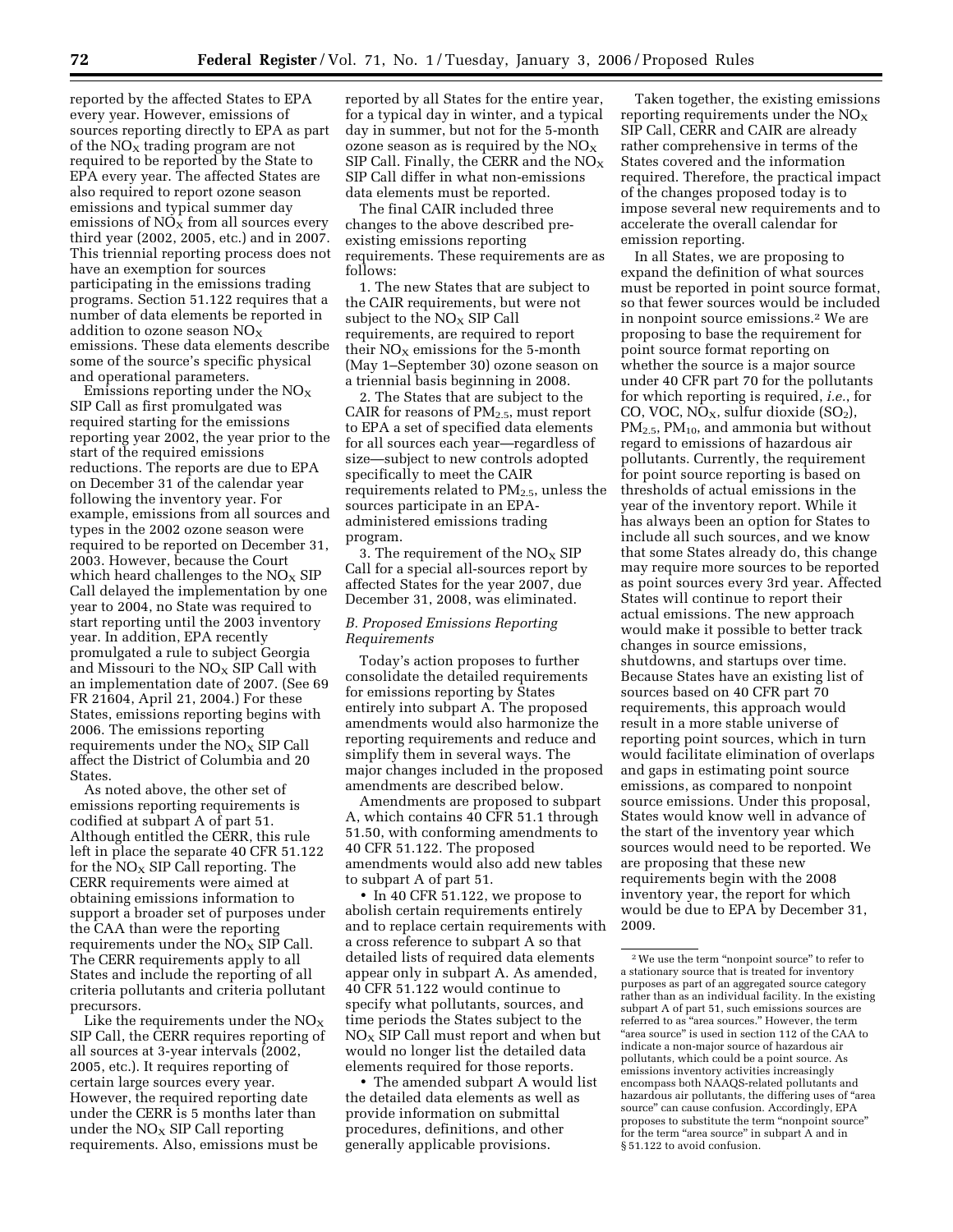We received a number of comments on this provision regarding point source format reporting when it was made in the CAIR supplemental proposal. The majority of comments supported changing the definition of a point source for reporting purposes to that in 40 CFR part 70. Some comments in opposition to the supplemental proposal appear to have been based on the impression that EPA was proposing reporting of potential rather than actual emissions, which was not the case. While the status as a major source depends on potential to emit, a State must report actual emissions.

In addition to the new requirements, several proposed changes would alter existing reporting requirements on States or provide them with additional options. These proposed changes are summarized in units II.B.1 through II.B.9 of this preamble.

### 1. Harmonizing Report Due Dates

The  $NO<sub>x</sub>$  SIP Call rule required the affected States to submit emissions inventory reports for a given ozone season to EPA by December 31 of the following year. The CERR requires similar but not identical reports from all States by the following June 1, five months later. The EPA believes that harmonizing these dates would be efficient for both States and EPA. We are proposing to move the June 1, reporting requirement to the previous December 31. The first reports due under this proposal would be for the year 2008 to be reported by December 31, 2009. We are soliciting comment on an alternative of requiring that point sources be reported on December 31 and other sources on June 1. This approach would eliminate the problem of States having to make two submissions for point sources within a 5-month period and would result in a more timely submission of the emissions information for point sources. A more timely submission would be particularly useful for point sources because point sources generally are the primary subject of control measures in SIPs. The later June 1 submission date for nonpoint sources and mobile sources would allow more time for estimating these emissions sources, which in some cases may require vehicle miles traveled or business activity data that are not available in time for a December 31 submission. In addition, estimating emissions of some types of nonpoint sources requires prior knowledge of emissions and activity levels at point sources of the same industrial type; therefore, it may make sense to stagger the submission deadlines for the different sources.

The EPA solicited comments on a similar provision in the CAIR supplemental proposal. Here, the EPA proposed to harmonize the dates for both the  $NO<sub>X</sub>$  SIP Call and the CERR at 17 months but asked for comments on a 12 month due date. Several comments were received, all favoring harmonizing the report due date at 17 months. Nonetheless, EPA believes that shortening the reporting cycle to 12 months is possible and desirable. EPA's ultimate goal is to complete the NEI within 12 months of the end of a calendar year. This is consistent with recommendations made by external groups (e.g., NARSTO's Improving Emission Inventories for Effective Air Quality Management Across North America *http://www.cgenv.com/Narsto/ EmissionInventory.html*). Meeting this goal will require a reporting due date even early than 12 months. However, since the current reporting due date for the NEI is 17 months, a phased approach with a due date of 12 months for the 2008 NEI and earlier due dates in subsequent cycles is appropriate. EPA is confident that States can meet report due dates of 12 months or earlier. To demonstrate this, EPA is currently working with 10 State and local agencies on the Rapid Inventory Development Pilot. Under this pilot project EPA has received 2004 emission estimates from half of the participating State and local agencies by the end of October 2005 (10 months after the end of the year being inventoried). EPA will issue a report on the results of this pilot study.

### 2. Accelerating Report Due Dates

The EPA believes that the public is best served by making environmental information available as soon as possible. Therefore, we are proposing that the reporting schedule be further accelerated for the triennial year 2011 and all following years by requiring that point sources be reported within 6 months from the end of the calendar year, i.e., by June 30 of the following year. Reporting on all other sources would be required within 12 months, i.e., by December 31 of the following year. There is precedent for requiring reporting of point source emissions data within 6 months. Beginning with the year 1979, States were required, under subpart Q, to report point source emissions data within 6 months. Moreover, we believe that modern webbased source reporting systems will be able to greatly shorten the time it takes States to get emissions reports from sources. We invite comment on alternative reporting schedules from 6 to 12 months for point sources and from 12 to 17 months for all other sources.

### 3. Reporting Biogenic Emissions

We are proposing to remove a requirement in the existing CERR for reporting annual and typical ozone season day biogenic emissions. Biogenic emissions are estimated by a computer model using meteorological and land use/land cover data as inputs. Because EPA can develop these data inputs directly without having them reported by State, local and Tribal agencies, we believe the requirement for reporting biogenic emissions serves no useful purpose. This change does not affect our expectation that biogenic emissions be appropriately considered in ozone and PM2.5 attainment demonstrations.

We received a number of comments on this provision when it was made in the CAIR supplemental proposal. All of the comments were in favor of eliminating the biogenic emissions reporting requirement. The EPA is reproposing this change to allow for the maximum opportunity for public comment.

## 4. Reporting Emission Model Inputs

We are proposing a new provision which would allow States the option of providing emissions inventory estimation model inputs in lieu of actual emissions estimates, for source categories for which prior to the submission deadline EPA develops or adopts suitable emissions inventory estimation models and by guidance defines their necessary inputs. This provision would allow source reporting to take advantage of new emissions estimation tools for greater efficiency, although the States would continue to be required to provide inputs representative of their conditions. If States choose to use this option, EPA will run the emissions model(s) to calculate emissions and will enter the emissions data into the appropriate data base. We propose that this option would be available starting with the reports on 2005 emissions. Furthermore, we invite comment on whether States should be required to provide model inputs for source categories for which they have utilized a widely available emissions model, to improve the transparency of the emission estimates themselves and the overall utility of the submissions in meeting the objectives of the emissions reporting requirements. For example, such inputs would better allow EPA to project future emissions.

We received several comments on this provision in the CAIR supplemental proposal. Most of the comments were in favor of allowing the option of reporting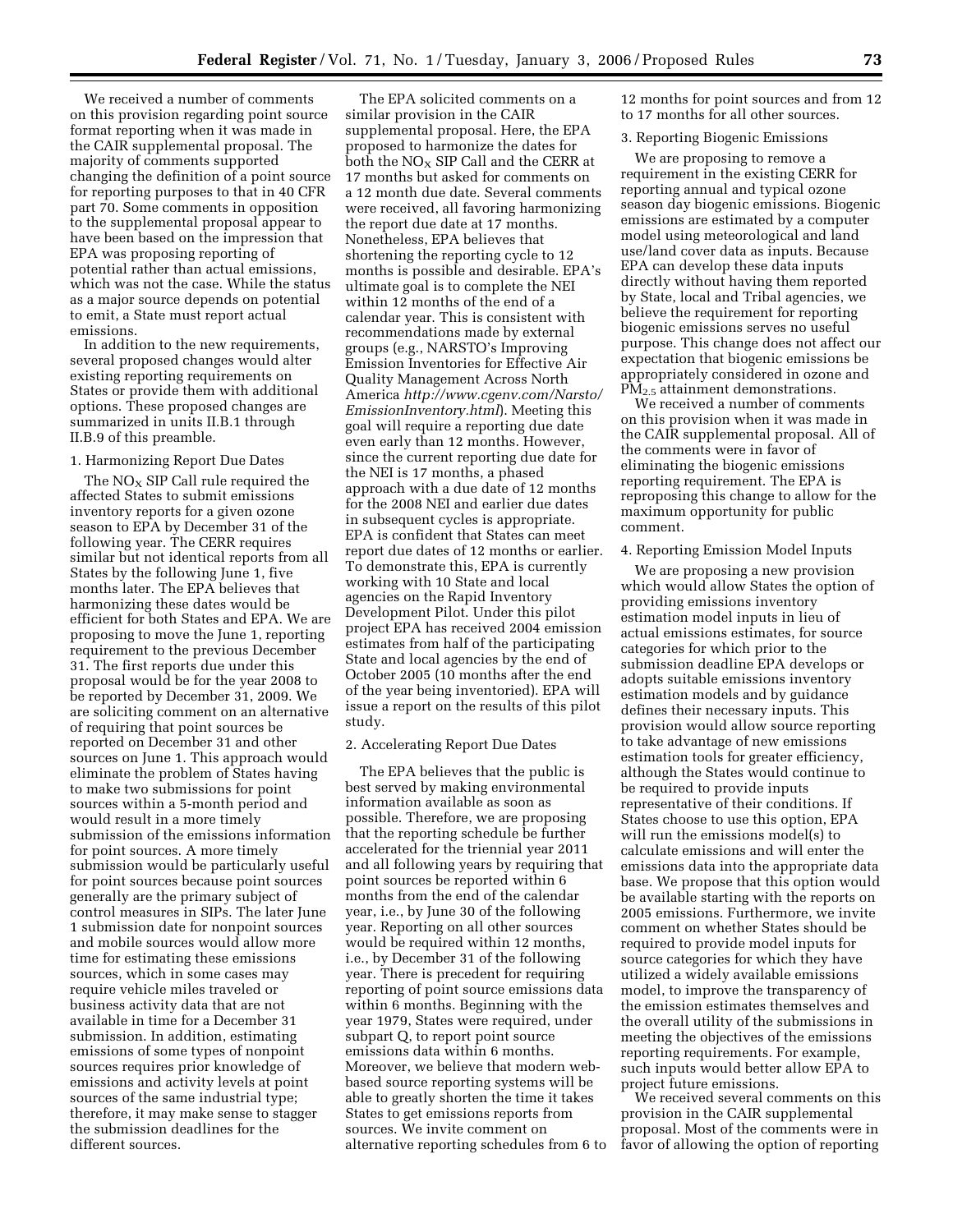model inputs in lieu of the estimated emissions from the models. However, most of the commenters did not want the reporting of model inputs to become a reporting requirement. Therefore, EPA is reproposing this change to create a State option and inviting comment on making submission of inputs a requirement to allow for the maximum opportunity for public comment.

## 5. Reporting Summer Day Emissions

We are proposing to retain the requirement for reporting of summer day emissions from all sources (except biogenic sources) at 3-year intervals, but to restrict it to only States with ozone nonattainment areas or States covered by the  $NO<sub>X</sub>$  SIP Call or CAIR. The  $NO<sub>X</sub>$ SIP Call requires the reporting of only  $NO<sub>x</sub>$  emissions for a typical summer day, while the CERR requires the reporting of all criteria pollutants. We propose to restrict the summer day emissions reporting requirement to VOC and  $NO<sub>X</sub>$  emissions, but we invite comment on whether CO emissions should be required also.

We received several comments on this provision when it was made in the CAIR supplemental proposal. Two of the comments supported retaining the requirement that summer day emissions be reported as required by the CERR. Two of the comments supported EPA's proposed revision to the CERR requirement. One State commented that EPA should not require statewide reporting of summer day emissions, unless it could be demonstrated that these emissions contributed to nonattainment within the State or in other States. The EPA is reproposing this change to allow for the maximum opportunity for public comment.

# 6. Reporting Winter Work Week Day Emissions

We are proposing to delete the existing requirement that all States report emissions for a winter work week day. This requirement was originally aimed at tracking progress towards attainment of the CO NAAQS. We believe applying this requirement to all States is no longer warranted given that CO violations are currently observed in few areas. We believe we can work directly with the few remaining affected States to monitor efforts to attain the CO NAAQS without requiring formal submission of CO inventories.

We received several comments on this provision in the CAIR supplemental proposal. All of the comments were in favor of eliminating the requirement to report emissions for a winter work week day. The EPA is reproposing this change to allow for the maximum opportunity for public comment.

## 7. New Data Elements

We are proposing to add several required data elements to the existing rule. These are contact name, contact phone number, emission release point type, control status, emission type, and method accuracy description (MAD) codes.

The contact name and phone number are for the lead contact in the organization submitting the data and are needed to ensure that EPA knows who to contact if issues arise with a data submission.

The emission release point type is a code for the physical configuration of the emission release point (e.g., vertical stack, fugitive, etc.). It is needed to correctly model how emissions are released into the atmosphere.

The control status is a code that represents whether emissions reported are controlled or uncontrolled. It is needed to correctly project future emissions and to correctly evaluate the impact of emission control programs. While data elements related to control equipment are already required, they are not adequate since some control approaches do not involve physical equipment, for example low solvent coatings. We also invite comment on whether with this addition the current data elements that describe emissions control equipment type and efficiency are adequate. We believe it is important for States to report on the manner in which sources are currently controlled so that opportunities for developing control strategies and regulatory development can be assessed, but the existing data elements may not be adequate and appropriate for that purpose. The present data elements related to control measures are primary control efficiency, secondary control efficiency, control device type, and rule effectiveness for point sources; and total capture/control efficiency, rule effectiveness, and rule penetration for nonpoint sources and nonroad mobile sources.3

We received a few comments on this provision when it was made in the CAIR supplemental proposal. One commenter said that current data elements were not adequate to fully characterize control efficiencies but did not suggest any specific changes. Other commenters were concerned about reporting burden and opposed the addition of any further

reporting requirements. The EPA is reproposing this change to allow for the maximum opportunity for public comment.

The emission type is a code describing the temporal period of emissions reported (e.g., annually, daily, etc.). It is needed to ensure that emissions estimates are used properly.

The method accuracy (MAD) codes are codes that provide information about geographic coordinates including the collection method, accuracy, and other descriptors. We are proposing adding the MAD codes to this rule because EPA's Latitude/Longitude Data Standard 4 requires their collection when latitude and longitude are collected. The MAD codes are horizontal collection method code, horizontal accuracy measure, horizontal reference datum code, reference point code, source map scale number, and coordinate data source code. The EPA believes that many States will be able to report these codes based on existing information. However, in the event that the information needed to report these codes is not available, States will not be required to do additional work since there is a code "don't know."

8. Identification of New Emissions Related Data Requirements

We invite comment on whether or not additional emissions related data should be required. Commenters may choose to discuss how the reporting of new or currently required data may improve the accuracy, consistency and reliability of emissions inventories. If new emissions related data requirements are identified by commenters, then EPA may choose to issue a supplemental proposal for these proposed amendments detailing specific requirements. The EPA urges commenters who wish to suggest other data elements to comment to that effect early in the 120-day comment period, so that EPA has the option of issuing the supplemental proposal while the 120 day comment period is still open.

## 9. Revisions to Specific Data Elements

The  $NO<sub>x</sub>$  SIP Call rule and the CERR contain detailed lists of required data elements in addition to emissions, and each rule has its own set of definitions. The two sets of data elements overlap but are not identical. The  $NO<sub>X</sub>$  SIP Call rule requires a few more data elements to be reported and defines some data

<sup>3</sup>Additional information on emissions data elements and the formats and valid codes presently in use for State reporting to EPA is available on the EPA Web site *http://www.epa.gov/ttn/chief/nif/ index.html.* 

<sup>4</sup>*Environmental Data Registry: Latitude/ Longitude Standard.* 2000. U.S. Environmental Protection Agency. December 11, 2000. *http:// oasspub.epa.gov/edr/edr*\_*proc*\_*qry.navigate?P*\_ *LIST*\_*OPTION*\_*CD=CSDIS&P*\_ *REG*\_*AUTH*\_*IDENTIFIER=1&P*\_ *DATA*\_*IDENTIFIER=19939&P*\_*VERSION=1.*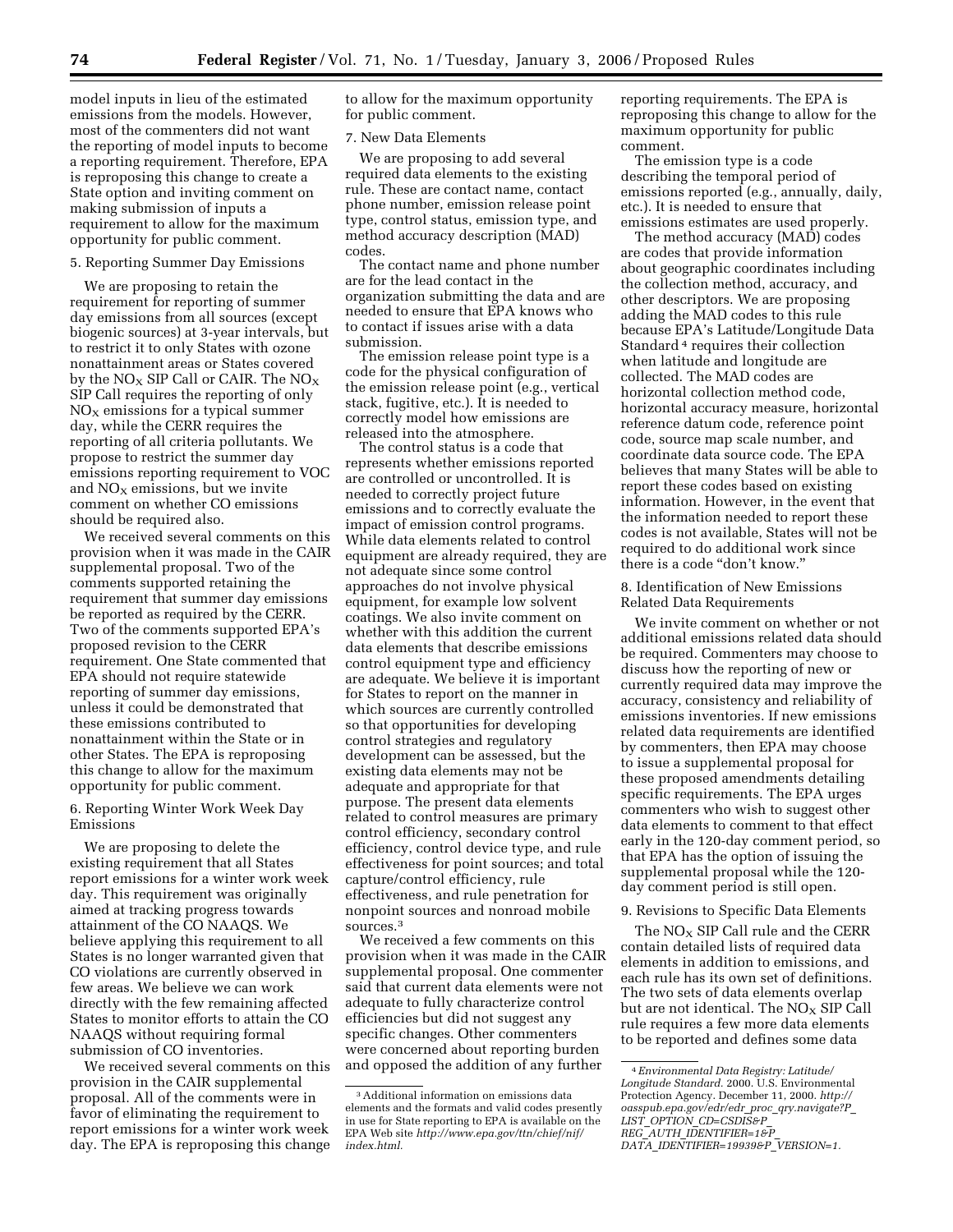elements differently than the CERR. The EPA has reviewed both lists in light of more recent experiences and insight into the difficulty States face in collecting and submitting these data elements and their utility to EPA, other States, and other users. We are proposing to combine the separate lists of required elements into a single new list of required data elements. A few data elements from the  $NO<sub>X</sub>$  SIP Call are proposed to be eliminated. The  $NO<sub>x</sub>$  SIP Call data elements that we are proposing to eliminate are: ''Area Designation,'' "Federal ID code (plant)," "Federal ID code (point)," "Federal ID code (process),'' ''Federal ID code (stack number)," "Maximum design rate," ''Work weekday emissions,'' ''Secondary control efficiency," "Source of fuel heat content data," "Source of activity/ throughput data," "Source of emission factor'' and ''Source of emissions data.'' We propose that these relatively minor changes become applicable starting with the first required emissions reports following the promulgation of the final amendments.

There are a number of data elements required in the proposed amendments on which we invite comment as to whether they should be dropped in the final amendments. These are heat content (fuel), ash content (fuel), sulfur content (fuel) for fuels other than coal, activity/throughput, hours per day in operation, days per week in operation, weeks per year in operation, and start time in the day. These data elements have been carried forward from emissions reporting systems dating back many years. We believe it is appropriate to take comment on their current usefulness and sufficiency.

We received several comments in response to this invitation for comments when it was made in the CAIR supplemental proposal. In general, the comments opposed eliminating these as required data elements. Therefore, EPA is reproposing this change to allow for the maximum opportunity for public comment.

At present, States are required to report three particular data elements for point source stacks: Stack diameter, exit gas velocity, and exit gas flow rate. This is a redundant requirement since any one of these can be calculated from the other two. We invite comment on which if any of these data elements to drop from the required list. Our preference would be to collect the data element that is most closely tied to an actual operating measurement. Alternatively, we may allow States to report either exit gas flow or exit gas velocity, at their option.

We received several comments on this provision when it was made in the CAIR supplemental proposal. In general, the comments favored the elimination of one of these as a required data element. The EPA is reproposing this change to allow for the maximum opportunity for public comment.

Finally, we propose to modify 40 CFR 51.35 to provide that if States obtain one-third of their necessary emissions estimates from point sources and/or prepare one-third of their nonpoint or mobile source emissions estimates each year on a rolling basis, they should submit their data as a single package on the required every 3rd year submission date. The current requirement allows States to report these partial emissions estimates annually as they are completed. Our proposal requires that States accumulate all three years of work and then make a single data submission by the due date for the trienniel emission inventory year.

We received two comments on this provision when it was made in the CAIR supplemental proposal. The comments indicated that additional information is needed to better understand why EPA believes that this change is beneficial. The EPA believes that a single submission would allow States to correct and/or update data prior to submitting it to EPA thereby facilitating a more consistant data set. A single submission would also make it more efficient for EPA to quality assure the complete data set rather than doing it on a piecemeal basis. There would also be increased efficiencies in resolving any identified discrepancies with the States. Therefore, EPA is reproposing this change to allow for the maximum opportunity for public comment.

## **III. Statutory and Executive Order Reviews**

# *A. Executive Order 12866: Regulatory Planning and Review*

Under Executive Order 12866 (58 FR 51735, October 4, 1993), we must determine whether the regulatory action is ''significant'' and therefore subject to review by the Office of Management and Budget (OMB) and to the requirements of the Executive Order. The Executive Order defines a ''significant regulatory action'' as one that is likely to result in a rule that may:

(1) Have an annual effect on the economy of \$100 million or more or adversely affect in a material way the economy, a sector of the economy, productivity, competition, jobs, the environment, public health or safety, or State, local, or tribal governments or communities;

(2) create a serious inconsistency or otherwise interfere with an action taken or planned by another agency;

(3) materially alter the budgetary impact of entitlements, grants, user fees, or loan programs or the rights and obligations of recipients thereof; or

(4) raise novel legal or policy issues arising out of legal mandates, the President's priorities, or the principles set forth in the Executive Order.

Under the terms of Executive Order 12866, it has been determined that this regulatory action is a "significant regulatory action'' because it raises novel legal or policy issues. As such, this action was submitted to OMB for Executive Order 12866 review. Changes made in response to OMB suggestions or recommendations will be documented in the public record.

# *B. Paperwork Reduction Act*

The information collection requirements in the proposed amendments have been submitted for approval to the OMB under the Paperwork Reduction Act, 44 U.S.C. 3501 *et seq.* The information collection request (ICR) document prepared by EPA has been assigned EPA ICR number 2170.01.

The information collection requirements in the proposed amendments are based on the existing Emission Inventory Reporting Requirements in 40 CFR part 51, subparts A and G. In general, these provisions require each State to compile a statewide inventory of emissions of certain criteria pollutants at least every 3 years for all point, nonpoint, and mobile sources. The information collection requirements for the existing inventory reporting requirements have been approved by OMB under control number 2060–0088.

The information collection requirements in the proposed amendments are mandatory for all States and territories (excluding tribal governments). These requirements are authorized by section 110(a) of the CAA. The reported emissions data are used by EPA to develop and evaluate State, regional, and national control strategies; to assess and analyze trends in criteria pollutant emissions; to identify emission and control technology research priorities; and to assess the impact of new or modified sources within a geographic area. The emission inventory data are also used by States to develop, evaluate, and revise their SIP.

The proposed amendments would add new reporting requirements and would combine these new requirements with existing requirements from the CAIR, CERR,  $NO<sub>X</sub>$  SIP Call, and the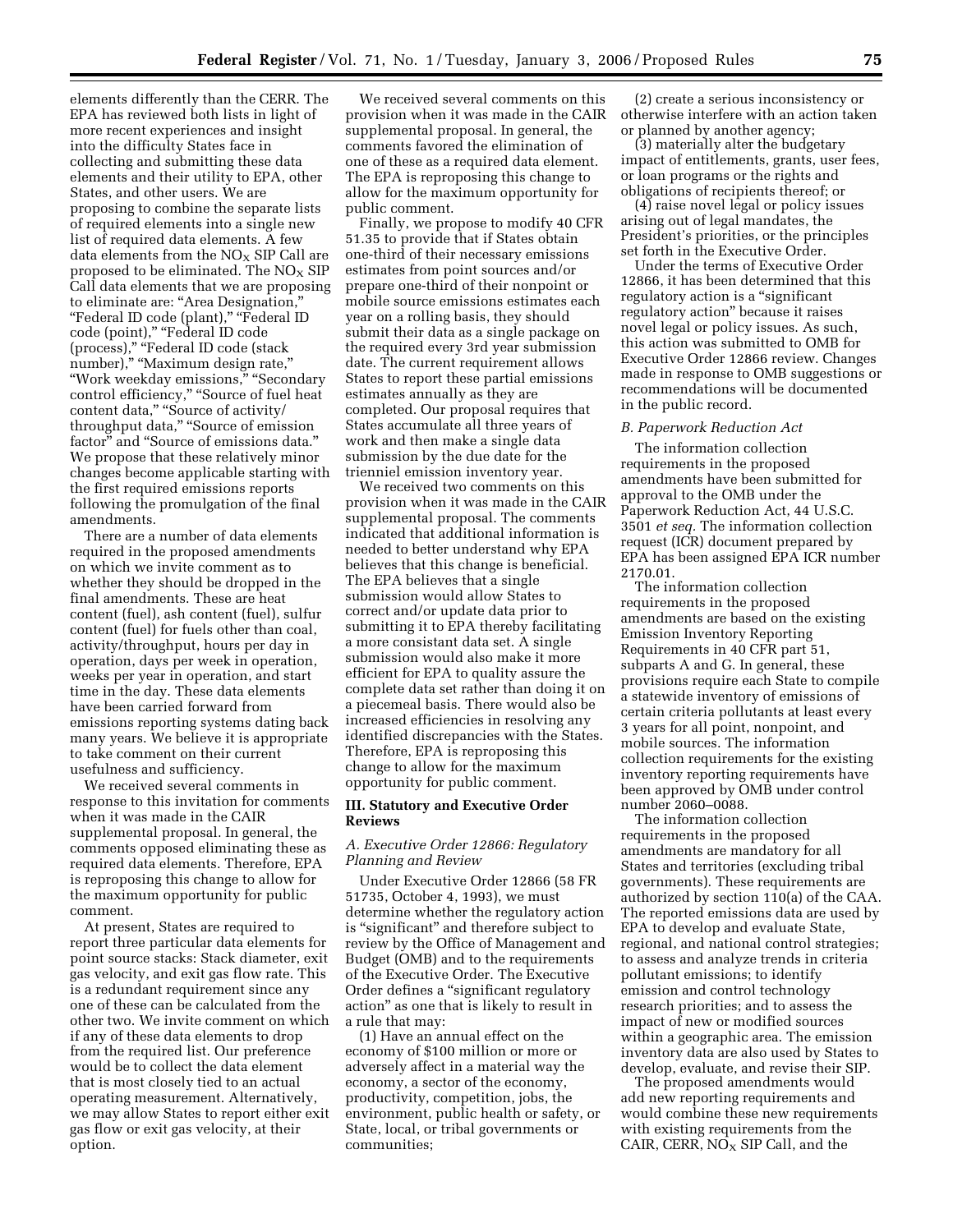Acid Rain Program. Each of these four existing rules has an approved ICR. The current ICRs are: For the CAIR, ICR No. 2152.01; for the CERR, ICR No. 0916.10; for the  $NO<sub>X</sub>$  SIP Call, ICR No. 1857; and for the Acid Rain Program, ICR No. 1633.13.

The proposed changes would reduce the information collection burden for each of the 104 respondents by about 13 labor hours per year from current levels. The annual average reporting burden for this collection (averaged over the first 3 years of this ICR) is estimated to decrease by a total of 1,373 labor hours per year with a decrease in costs of \$47,450. From the perspective of the sources reporting to the States, EPA does not believe that there will be any change in reporting burden resulting from AERR because the same universe of sources will be required to report to the States. No capital/startup costs or operation and maintenance costs for monitoring equipment are attributable to the proposed amendments. The only costs associated with the proposed amendments are labor hours associated with collection, management, and reporting of the data through existing systems.

Burden means the total time, effort, or financial resources expended by persons to generate, maintain, retain, or disclose or provide information to or for a Federal agency. This includes the time needed to review instructions; develop, acquire, install, and utilize technology and systems for the purposes of collecting, validating, and verifying information, processing and maintaining information, and disclosing and providing information; adjust the existing ways to comply with any previously applicable instructions and requirements; train personnel to be able to respond to a collection of information; search data sources; complete and review the collection of information; and transmit or otherwise disclose the information.

An agency may not conduct or sponsor, and a person is not required to respond to a collection of information unless it displays a currently valid OMB control number. The OMB control numbers for EPA's regulations in 40 CFR part 51 are listed in 40 CFR part 9.

To comment on the Agency's need for this information, the accuracy of the provided burden estimates, and any suggested methods for minimizing respondent burden, including the use of automated collection techniques, EPA has established a public docket for the proposed rule, which includes this ICR, under Docket ID number OAR–2004– 0489. Submit any comments related to the ICR for these proposed amendments

to EPA and OMB. See the **ADDRESSES** section at the beginning of this notice for where to submit comments to EPA. Send comments to OMB at the Office of Information and Regulatory Affairs, Office of Management and Budget, 725 17th Street, NW., Washington, DC 20503, Attention: Desk Office for EPA. Since OMB is required to make a decision concerning the ICR between 30 and 60 days after January 3, 2006, a comment to OMB is best assured of having its full effect if OMB receives it by February 2, 2006. The final amendments will respond to any OMB or public comments on the information collection requirements contained in this proposal.

## *C. Regulatory Flexibility Act*

The Regulatory Flexibility Act generally requires an agency to prepare a regulatory flexibility analysis of any rule subject to notice and comment rulemaking requirements under the Administrative Procedure Act or any other statute unless the agency certifies that the rule will not have a significant economic impact on a substantial number of small entities. Small entities include small businesses, small not-forprofit enterprises, and small governmental jurisdictions.

For the purposes of assessing the impacts of today's proposed amendments on small entities, small entity is defined as: (1) A small business as defined by the Small Business Administration; (2) a government jurisdiction that is a government of a city, county, town, school district or special district with a population of less than 50,000; and (3) a small organization that is any not-for-profit enterprise which is independently owned and operated and that is not dominant in its field.

After considering the economic impacts of today's proposed amendments on small entities, I certify that this action will not have a significant economic impact on a substantial number of small entities. This proposed rule will not impose any requirements on small entities. This action primarily impacts State and local agencies and does not regulate small entities. The proposed amendments would provide States with additional flexibility in how they collect and report emissions data. Rather than entering their emissions data directly, State and local agencies may choose to report the inputs to certain emissions models. We continue to be interested in the potential impacts of the proposed rule on small entities and welcome comments on issues related to such impacts.

### *D. Unfunded Mandates Reform Act*

Title II of the Unfunded Mandates Reform Act of 1995 (UMRA), Public Law 104–4, establishes requirements for Federal agencies to assess the effects of their regulatory actions on State, local, and Tribal governments and the private sector. Under section 202 of the UMRA, EPA generally must prepare a written statement, including a cost-benefit analysis, for proposed and final rules with "Federal mandates" that may result in expenditures to State, local, and Tribal governments, in the aggregate, or to the private sector, of \$100 million or more in any 1 year. Before promulgating an EPA rule for which a written statement is needed, section 205 of the UMRA generally requires EPA to identify and consider a reasonable number of regulatory alternatives and adopt the least costly, most costeffective or least burdensome alternative that achieves the objectives of the rule. The provisions of section 205 do not apply when they are inconsistent with applicable law. Moreover, section 205 allows EPA to adopt an alternative other than the least costly, most cost-effective or least burdensome alternative if the Administrator publishes with the final rule an explanation why that alternative was not adopted. Before EPA establishes any regulatory requirements that may significantly or uniquely affect small governments, including Tribal governments, it must have developed under section 203 of the UMRA a small government agency plan. The plan must provide for notifying potentially affected small governments, enabling officials of affected small governments to have meaningful and timely input in the development of EPA regulatory proposals with significant Federal intergovernmental mandates, and informing, educating, and advising small governments on compliance with the regulatory requirements.

The EPA has determined that the proposed amendments do not contain a Federal mandate that may result in expenditures of \$100 million or more for State, local, and Tribal governments, in the aggregate, or the private sector in any 1 year. No significant costs are attributable to the proposed amendments; in fact, the proposed amendments are estimated to decrease costs associated with emissions inventory reporting. Thus, the proposed amendments are not subject to the requirements of sections 202 and 205 of the UMRA. In addition, the proposed amendments do not significantly or uniquely affect small governments because they contain no requirements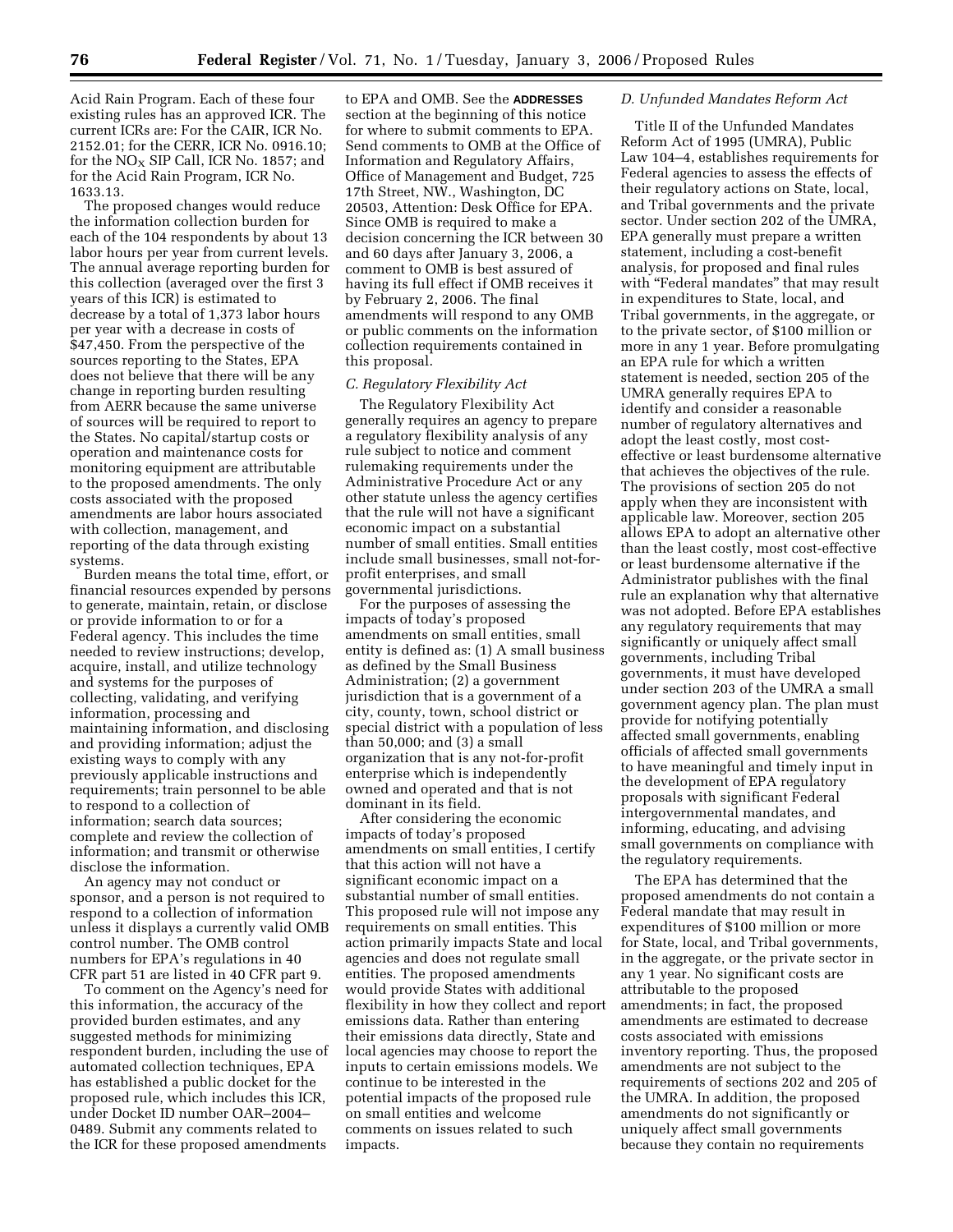that apply to such governments or impose obligations upon them. Therefore, the proposed amendments are not subject to section 203 of the UMRA.

### *E. Executive Order 13132: Federalism*

Executive Order 13132 (64 FR 43255, August 10, 1999), requires EPA to develop an accountable process to ensure "meaningful and timely input by State and local officials in the development of regulatory policies that have federalism implications." "Policies that have federalism implications'' is defined in the Executive Order to include regulations that have ''substantial direct effects on the States, on the relationship between the national government and the States, or on the distribution of power and responsibilities among the various levels of government.''

The proposed amendments do not have federalism implications. They would not have substantial direct effects on the States, on the relationship between the national government and the States, or on the distribution of power and responsibilities among the various levels of government, as specified in Executive Order 13132.

# *F. Executive Order 13175: Consultation and Coordination With Indian Tribal Governments*

Executive Order 13175 (65 FR 67249, November 6, 2000), requires EPA to develop an accountable process to ensure "meaningful and timely input by tribal officials in the development of regulatory policies that have tribal implications." "Policies that have tribal implications'' is defined in the Executive Order to include regulations that have ''substantial direct effects on one or more Indian tribes, on the relationship between the Federal government and the Indian tribes, or on the distribution of power and responsibilities between the Federal government and Indian tribes.''

The proposed amendments do not have Tribal implications. They would not have substantial direct effects on Tribal governments, on the relationship between the Federal government and Indian Tribes, or on the distribution of power and responsibilities between the Federal government and Indian Tribes, as specified in Executive Order 13175. The Tribal Authority Rule means that Tribes cannot be required to report their emissions to us. Thus, Executive Order 13175 does not apply to the proposed amendments.

*G. Executive Order 13045: Protection of Children From Environmental Health and Safety Risks* 

Executive Order 13045: (62 FR 19885, April 23, 1997) applies to any rule that: (1) Is determined to be ''economically significant'' as defined under Executive Order 12866, and (2) concerns an environmental health or safety risk that EPA has reason to believe may have a disproportionate effect on children. If the regulatory action meets both criteria, the Agency must evaluate the environmental health or safety effects of the planned rule on children, and explain why the planned regulation is preferable to other potentially effective and reasonably feasible alternatives considered by the Agency.

The EPA interprets Executive Order 13045 as applying only to those regulatory actions that are based on health or safety risks, such that the analysis required under section 5–501 of the Order has the potential to influence the regulation. The proposed amendments are not subject to Executive Order 13045 because they are not based on health or safety risks.

# *H. Executive Order 13211: Actions That Significantly Affect Energy Supply, Distribution, or Use*

These proposed amendments are not a ''significant energy action'' as defined in Executive Order 13211, (66 FR 28355, May 22, 2001) because they are not likely to have a significant adverse effect on the supply, distribution, or use of energy. Further, we believe that the proposed amendments are not likely to have any adverse energy effects.

# *I. National Technology Transfer Advancement Act*

Section 112(d) of the National Technology Transfer Advancement Act of 1995 (NTTAA), Public Law 104–113; 15 U.S.C. 272 note) directs EPA to use voluntary consensus standards in its regulatory activities and procurement activities unless to do so would be inconsistent with applicable law or otherwise impractical. Voluntary consensus standards are technical standards (e.g., materials specifications, test methods, sampling procedures, and business practices) that are developed or adopted by one or more voluntary consensus standards bodies. The NTTAA requires EPA to provide Congress, through OMB, explanations when the Agency decides not to use available and applicable voluntary consensus standards.

The proposed amendments do not involve technical standards. Therefore, EPA is not considering the use of any voluntary consensus standards.

# **List of Subjects in 40 CFR Part 51**

Environmental Protection, Administrative practice and procedure, Air pollution control, Intergovernmental relations, Nitrogen oxides, Ozone, Particulate matter, Regional haze, Reporting and recordkeeping requirements, Sulfur dioxide.

Dated: December 22, 2005.

# **Stephen L. Johnson,**

### *Administrator.*

For the reasons stated in the preamble, title 40, chapter I, part 51 of the Code of Federal Regulations is proposed to be amended as follows:

# **PART 51—[AMENDED]**

1. The authority citation for part 51 continues to read as follows:

**Authority:** 23 U.S.C. 101; 42 U.S.C. 7401– 7671q.

## **Subpart A—[Amended]**

2. Subpart A is revised to read as follows:

### **Subpart A—Air Emissions Reporting Requirements**

# **General Information For Inventory Preparers**

Sec.

- 51.1 Who is responsible for actions described in this subpart?
- 51.5 What tools are available to help prepare and report emissions data?
- 51.10 How does my State report emissions that are required by the  $NO<sub>x</sub>$  SIP Call and the Clean Air Interstate Rule?

#### **Specific Reporting Requirements**

- 51.15 What data does my State need to report to EPA?
- 51.20 What are the emission thresholds that separate point and nonpoint sources?
- 51.25 What geographic area must my State's inventory cover?
- 51.30 When does my State report which emissions data to EPA?
- 51.35 How can my State equalize the emissions inventory effort from year-toyear?
- 51.40 In what form and format should my State report the data to EPA?
- 51.45 Where should my State report the data?
- 51.50 What definitions apply to this subpart?

# **Tables to Subpart A of Part 51**

- Table 1 to Subpart A of Part 51. Emission Thresholds by Pollutant  $(tpy<sup>1</sup>)$  for Treatment of Point Sources as Type A Under 40 CFR 51.30
- Table 2a to Subpart A of Part 51. Data Elements For Reporting on Emissions from Point Sources, Where Required by 40 CFR 51.30
- Table 2b to Subpart A of Part 51. Data Elements For Reporting on Emissions from Nonpoint Sources and Nonroad Mobile Sources, Where Required by 40 CFR 51.30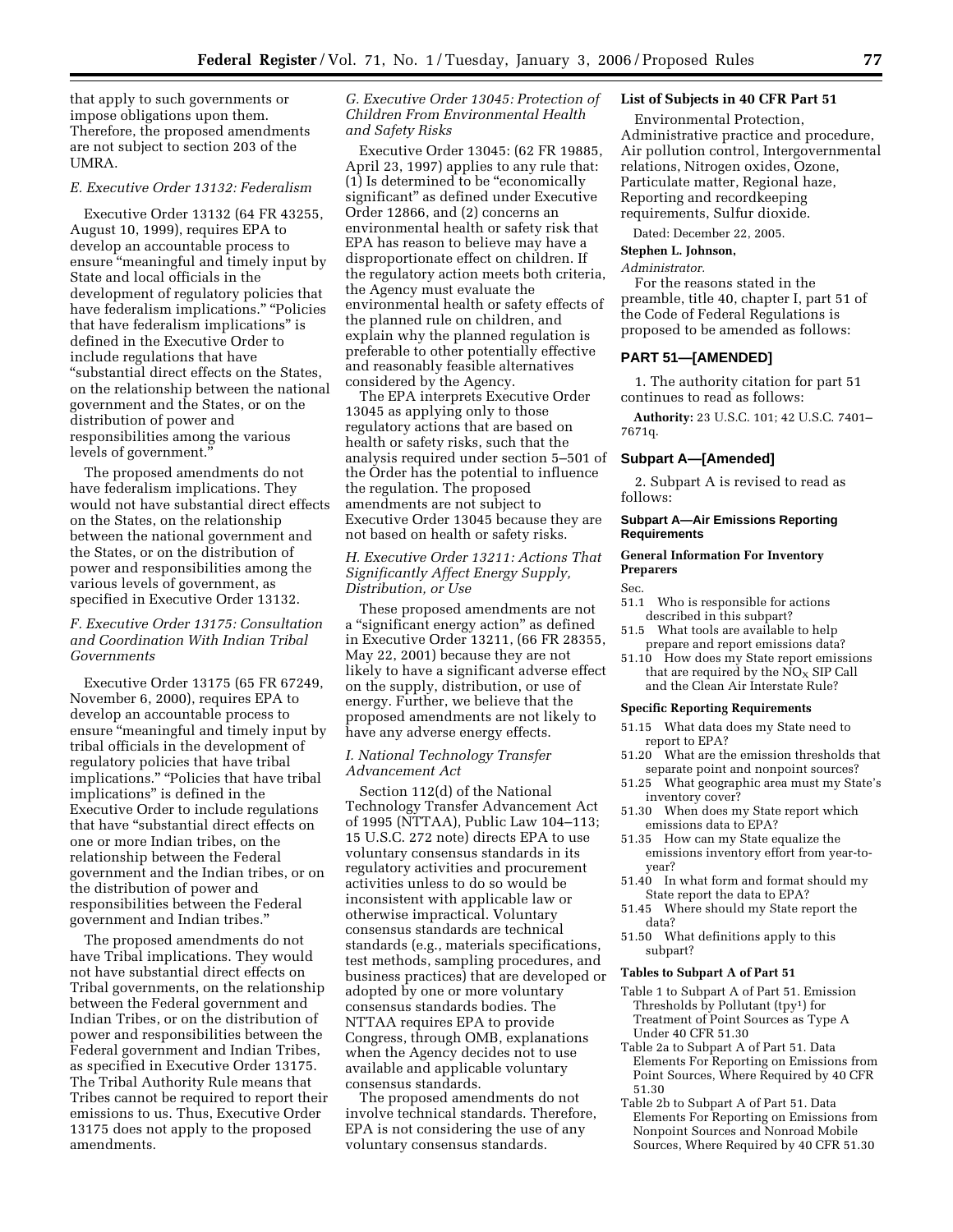Table 2c to Subpart A of Part 51. Data Elements For Reporting on Emissions from Onroad Mobile Sources, Where Required by 40 CFR 51.30

# **Subpart A—Air Emissions Reporting Requirements General Information for Inventory Preparers**

## **§ 51.1 Who is responsible for actions described in this subpart?**

States must inventory emission sources located on non-tribal lands and report this information to EPA.

### **§ 51.5 What tools are available to help prepare and report emissions data?**

We urge your State to use estimation procedures described in documents from the Emission Inventory Improvement Program (EIIP). These procedures are standardized and ranked according to relative uncertainty for each emission estimating technique. Using this guidance will enable others to use your State's data and evaluate its quality and consistency with other data.

### **§ 51.10 How does my State report emissions that are required by the NO**X **SIP Call and the Clean Air Interstate Rule?**

The District of Columbia and States that are subject to the  $NO<sub>X</sub>$  SIP Call (§ 51.121 of this part) are subject to the emissions reporting provisions of § 51.122 of this part. The District of Columbia and States that are subject to the Clean Air Interstate Rule are subject to the emissions reporting provisions of § 51.125 of this part. This subpart A incorporates the pollutants, source, time periods, and required data elements for both of these reporting requirements.

## **Specific Reporting Requirements**

## **§ 51.15 What data does my State need to report to EPA?**

(a) Pollutants. Report actual emissions of the following (see Definitions in § 51.50 for precise definitions as required):

(1) Required pollutants for triennial reports of annual (12-month) emissions for all sources and every-year reports of annual emissions from Type A sources:

(i) Sulfur dioxide  $(SO<sub>2</sub>)$ . (ii) Volatile organic compounds

(VOC).

(iii) Nitrogen oxides (NO<sub>X</sub>).

(iv) Carbon monoxide (CO).

(v) Lead and lead compounds.

(vi) Primary  $PM_{2.5}$ . Emissions of

filterable, condensible, and total  $PM_{2.5}$ should be reported, if all are applicable to the source type.

(vii) Primary  $PM_{10}$ . Emissions of filterable, condensible, and total  $PM_{10}$ should be reported, if all are applicable to the source type.

(viii) Ammonia (NH3).

(2) Required pollutants for every-year reporting of annual (12-month) emissions for sources controlled to meet the requirements of § 51.123 of this part:  $NO<sub>x</sub>$ 

(3) Required pollutants for every-year reporting of annual (12-month) emissions of sources controlled to meet the requirements of § 51.124 of this part: SO2.

(4) Required pollutants for all reports of ozone season (5 months) emissions:  $NO<sub>X</sub>$ 

(5) Required pollutants for triennial reports of summer day emissions:

 $(i) NO<sub>X</sub>$ .

(ii) VOC.

(6) Required pollutants for every-year reports of summer day emissions:  $NO<sub>X</sub>$ .

(7) A State may at its option include in its emissions inventory reports estimates of emissions for additional pollutants such as other pollutants listed in paragraph (a)(1) of this section or hazardous air pollutants.

(b) Sources. Emissions should be reported from the following sources in all parts of the State, excluding sources located on Tribal lands:

(1) Point.

(2) Nonpoint.

(3) Onroad mobile.

(4) Nonroad mobile.

(c) Supporting information. You must report the data elements in Tables 2a through 2c to subpart A of this part. We may ask you for other data on a voluntary basis to meet special purposes.

(d) Confidential data. We do not consider the data in Tables 2a through 2c to subpart A of this part confidential, but some States limit release of this type of data. Any data that you submit to EPA under this subpart will be considered in the public domain and cannot be treated as confidential. If Federal and State requirements are inconsistent, consult your EPA Regional Office for a final reconciliation.

(e) Option to Submit Inputs to Emission Inventory Estimation Models in Lieu of Emission Estimates. For a given reporting year, EPA may allow States to submit comprehensive input values for models capable of estimating emissions from a certain source type on a national scale, in lieu of submitting the emission estimates otherwise required by this subpart.

## **§ 51.20 What are the emission thresholds that separate point and nonpoint sources?**

(a) All anthropogenic stationary sources must be included in your inventory as either point or nonpoint sources.

(b) Sources which meet the definition of point source in this subpart must be

reported as point sources. All pollutants specified in § 51.15(a) of this section must be reported for point sources, not just the pollutant(s) which qualify the source as a point source.

(c) If your State has lower emission reporting thresholds for point sources than paragraph (b) of this section, then you may use these in reporting your emissions to EPA.

(d) All stationary sources that are not subject to reporting as point sources must be reported as nonpoint sources. This includes wild fires and prescribed fires. Episodic wind-generated particulate matter (PM) emissions from sources that are not major sources may be excluded, for example dust lifted by high winds from natural or tilled soil. Emissions of nonpoint sources may be aggregated to the county level, but must be separated and identified by source classification code (SCC). Nonpoint source categories or emission events reasonably estimated by the State to represent a *de minimis* percentage of total county and State emissions of a given pollutant may be omitted.

## **§ 51.25 What geographic area must my State's inventory cover?**

Because of the regional nature of these pollutants, your State's inventory must be statewide, regardless of any area's attainment status.

## **§ 51.30 When does my State report which emissions data to EPA?**

All States are required to report two basic types of emission inventories to EPA: Every-year Cycle Inventory; and Three-year Cycle Inventory. The sources and pollutants to be reported vary among States.

(a) Every-year cycle. See Tables 2a, 2b, and 2c to subpart A of this part for the specific data elements to report every year.

(1) All States are required to report every year the annual (12-month) emissions of all pollutants listed in § 51.15(a)(1) from Type A (large) point sources, as defined in Table 1 to subpart A of this part. The first every-year cycle inventory will be for the year 2008 and must be submitted to EPA within 12 months, i.e., by December 31, 2009. The same 12-month reporting sequence will apply for the every-year cycle inventories for the years 2009 and 2010, i.e., these inventories must be reported to EPA by December 31, 2010 and December 31, 2011, respectively. Beginning with the year 2011 and for all subsequent every-year cycle inventories, the inventories will be due 6 months following the end of the reporting year, i.e., the 2011 inventory must be reported to EPA by June 30, 2012.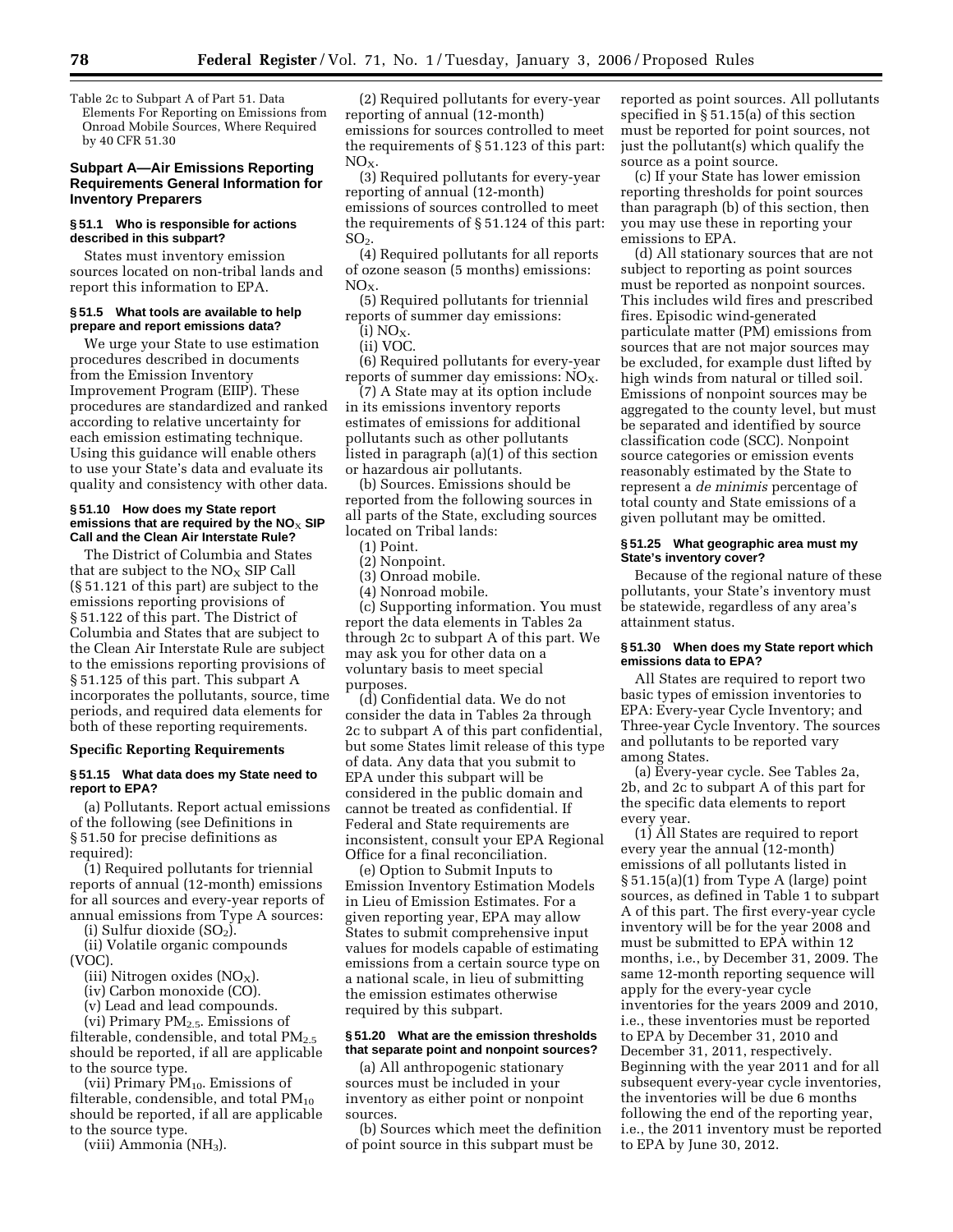(2) States subject to §§ 51.123 and 51.125 of this part are required to report every year the annual (12-month) emissions of  $NO<sub>x</sub>$  from any point, nonpoint, onroad mobile, or nonroad mobile source for which the State specified control measures in its State Implementation Plan (SIP) submission under § 51.123 of this part. This requirement begins with the 2009 inventory year. This requirement does not apply to any State subject to § 51.123 of this part solely because of its contribution to ozone nonattainment in another State.

(3) States subject to §§ 51.124 and 51.125 of this part are required to report every year the annual (12-month) emissions of  $SO<sub>2</sub>$  from any point, nonpoint, onroad mobile, or nonroad mobile source for which the State specified control measures in its SIP submission under § 51.124 of this part. This requirement begins with the 2009 inventory year.

(4) States subject to §§ 51.123 and 51.125 of this part are required to report every year the ozone season emissions of  $NO<sub>x</sub>$  and summer day emissions of  $NO<sub>X</sub>$  from any point, nonpoint, onroad mobile, or nonroad mobile source for which the State specified control measures in its SIP submission under § 51.123 of this part. This requirement begins with the 2009 inventory year. This requirement does not apply to any State subject to § 51.123 of this part solely because of its contribution to PM<sub>2.5</sub> nonattainment in another State.

(5) States subject to the emission reporting requirements of § 51.122 of this part (the  $NO<sub>x</sub>$  SIP Call) are required to report every year the ozone season emissions of  $NO<sub>x</sub>$  and summer day emissions of  $NO<sub>x</sub>$  from any point, nonpoint, onroad mobile, or nonroad mobile source for which the State specified control measures in its SIP submission under § 51.121(g) of this part. This requirement begins with the inventory year prior to the year in which compliance with the  $NO<sub>x</sub>$  SIP Call requirements is first required.

(6) If sources report  $SO_2$  and  $NO_X$ emissions data to EPA in a given year pursuant to a trading program approved under § 51.123(o) or § 51.124(o) of this part or pursuant to the monitoring and reporting requirements of 40 CFR part 75, then the State need not provide annual reporting of the pollutants to EPA for such sources. If  $SO_2$  and  $NO_X$ are the only pollutants required to be reported for the source for the given calendar year and emissions period (annual, ozone season, or summer day), all data elements for the source may be omitted from the State's emissions report for that period. We will make

both the raw data submitted by sources to the trading programs and summary data available to any State that chooses this option.

(7) In years which are reporting years under the 3-year cycle, the reporting required by the 3-year cycle satisfies the requirements of this paragraph.

(b) Three-year cycle. See Tables 2a, 2b and 2c to subpart A of this part for the specific data elements that must be reported triennially.

(1) All States are required to report for every 3rd year the annual (12-month) emissions of all pollutants listed in § 51.15(a)(1) from all point sources, nonpoint sources, onroad mobile sources, and nonroad mobile sources. The first 3-year cycle inventory will be for the year 2008 and must be submitted to us within 12 months, i.e., by December 31, 2009. Subsequent 3-year cycle (2011 and following) inventories will be due as required in paragraphs (b)(1)(i) and (ii) of this section:

(i) Point Sources—due six months after the end of the reporting year, i.e., the point source component for the 3 year cycle inventory year 2011 must be reported to EPA by June 30, 2012.

(ii) Nonpoint sources, onroad mobile sources, and nonroad mobile sources due twelve months after the end of the reporting year, i.e., the nonpoint sources, onroad mobile sources, and nonroad mobile sources components for the 3-year cycle inventory year 2011 must be reported to EPA by December 31, 2012.

(2) States subject to § 51.122 of this part must report ozone season emissions and summer day emissions of  $NO<sub>X</sub>$  from all point sources, nonpoint sources, onroad mobile sources, and nonroad mobile sources. The first 3-year cycle inventory will be for the year 2008 and must be submitted to EPA within 12 months, i.e., by December 31, 2009. Subsequent 3-year cycle inventories will be due as specified under paragraph (b)(1) of this section.

(3) States subject to §§ 51.123 and 51.125 of this part must report ozone season emissions of  $NO<sub>x</sub>$  and summer day emissions of VOC and  $NO<sub>X</sub>$  from all point sources, nonpoint sources, onroad mobile sources, and nonroad mobile sources. The first 3-year cycle inventory will be for the year 2008 and must be submitted to us within 12 months, i.e., by December 31, 2009. Subsequent 3 year cycle inventories will be due as specified under paragraph (b)(1) of this section. This requirement does not apply to any State subject to § 51.123 of this part solely because of its contribution to  $PM<sub>2.5</sub>$  nonattainment in another State.

(4) Any State with an area for which EPA has made an 8-hour ozone nonattainment designation finding (regardless of whether that finding has reached its effective date) must report summer day emissions of VOC and  $NO<sub>x</sub>$ from all point sources, nonpoint sources, onroad mobile sources, and nonroad mobile sources. The first 3-year cycle inventory will be for the year 2008 and must be submitted to EPA within 12 months, i.e., by December 31, 2009. Subsequent 3-year cycle inventories will be due as specified under paragraph (b)(1) of this section.

## **§ 51.35 How can my State equalize the emissions inventory effort from year to year?**

(a) Compiling a 3-year cycle inventory means more effort every 3 years. As an option, your State may ease this workload spike by using the following approach:

(1) Each year, collect and report data for all Type A (large) point sources (this is required for all Type A point sources).

(2) Each year, collect data for onethird of your nonType A point sources. Collect data for a different third of these sources each year so that data has been collected for all of the nonType A point sources by the end of each 3-year cycle. You must save 3 years of data and then report all of the nonType A point sources on the 3-year cycle due date.

(3) Each year, collect data for onethird of the nonpoint, nonroad mobile, and onroad mobile sources. You must save 3 years of data and then report all of these data on the 3-year cycle due date.

(b) For the sources described in paragraph (a) of this section, your State will therefore have data from 3 successive years at any given time, rather than from the single year in which it is compiled.

(c) If your State chooses the method of inventorying one-third of your smaller point sources and 3-year cycle nonpoint, nonroad mobile, onroad mobile sources each year, your State must compile each year of the 3-year period identically. For example, if a process hasn't changed for a source category or individual plant, your State must use the same emission factors to calculate emissions for each year of the 3-year period. If your State has revised emission factors during the 3 years for a process that hasn't changed, resubmit previous years' data using the revised factor. If your State uses models to estimate emissions, you must make sure that the model is the same for all 3 years.

(d) If your State needs a new reference year emission inventory for a selected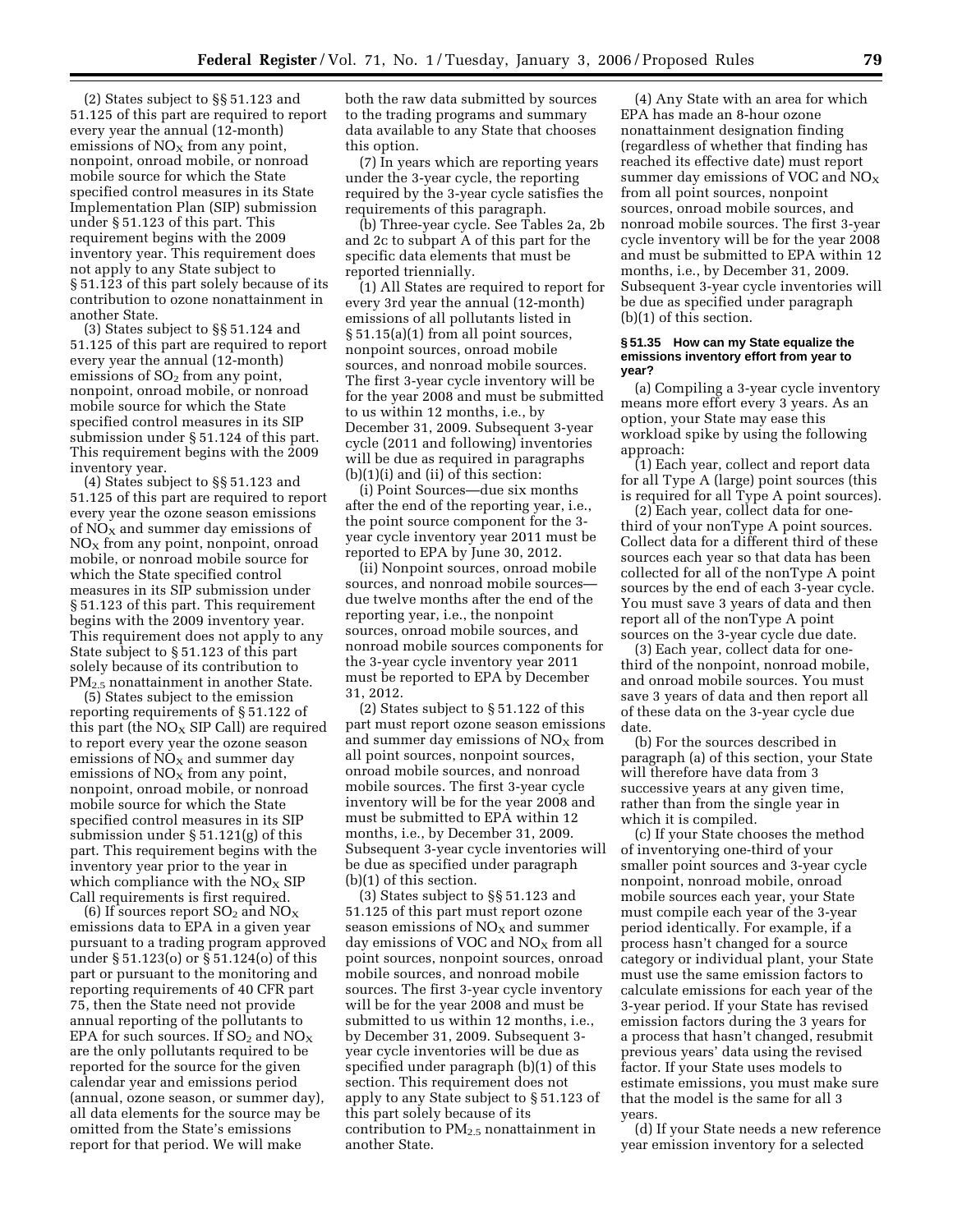pollutant, your State cannot use these optional reporting frequencies for the new reference year.

(e) If your State is a  $NO<sub>x</sub>$  SIP Call State, you cannot use these optional reporting frequencies for  $NO_X \times$  SIP Call reporting.

# **§ 51.40 In what form and format should my State report the data to EPA?**

You must report your emission inventory data to us in electronic form. We support specific electronic data reporting formats and you are required to report your data in a format consistent with these. The term format encompasses the definition of one or more specific data fields for each of the data elements listed in Tables 2a, 2b, and 2c to subpart A of this part; allowed code values for categorical data fields; transmittal information; and data table relational structure. Because electronic reporting technology continually changes, contact the EPA Emission Inventory Group (EIG) for the latest specific formats. You can find information on the current formats at the following Internet address: *http:// www.epa.gov/ttn/chief/nif/index.html.*  You may also call the air emissions contact in your EPA Regional Office or our Info CHIEF help desk at (919) 541– 1000 or e-mail to *info.chief@epa.gov.* 

### **§ 51.45 Where should my State report the data?**

(a) Your State submits or reports data by providing it directly to EPA.

(b) The latest information on data reporting procedures is available at the following Internet address: *http:// www.epa.gov/ttn/chief.* You may also call our Info CHIEF help desk at (919) 541–1000 or e-mail to *info.chief@epa.gov.* 

## **§ 51.50 What definitions apply to this subpart?**

Terms used in this subpart as defined in this section.

*Activity throughput* means a measurable factor or parameter that relates directly or indirectly to the emissions of an air pollution source during the period for which emissions are reported. Depending on the type of source category, activity information may refer to the amount of fuel combusted, raw material processed, product manufactured, or material handled or processed. It may also refer to population, employment, or number of units. Activity information is typically the value that is multiplied against an emission factor to generate an emissions estimate.

*Annual emissions* means actual emissions for a plant, point, or

process—measured or calculated that represent a calendar year.

*Ash content* means inert residual portion of a fuel.

*Contact name* means the complete name of the contact person, including first name, middle name or initial, and surname. Lead contact for the organization transmitting the data set.

*Contact phone number* means the phone number for the contact name.

*Control device type* means the name of the type of control device (e.g., wet scrubber, flaring, or process change).

*Control status* means an indication of whether reported emissions are controlled or uncontrolled.

*Day/wk in operations* means days per week that the emitting process operates averaged over the inventory period.

*Design capacity* means a measure of the size of a point source, based on the reported maximum continuous throughput or output capacity of the unit. For a boiler, design capacity is based on the reported maximum continuous steam flow, usually in units of million BTU per hour.

*Emission factor* means the ratio relating emissions of a specific pollutant to an activity or material throughput level.

*Emission release point type* means the code for physical configuration of the release point.

*Emission type* means the code describing temporal designation of emissions reported, i.e., Entire Period, Average Weekday, etc.

*Exit gas flow rate* means the numeric value of stack gas's flow rate.

*Exit gas temperature* means the numeric value of an exit gas stream's temperature.

*Exit gas velocity* means the numeric value of an exit gas stream's velocity.

*Facility ID codes* means the unique codes for a plant or facility treated as a point source, containing one or more pollutant-emitting units. The EPA's reporting format for a given reporting year may require several facility ID codes to ensure proper matching between data bases, e.g., the State's own current and most recent facility ID codes, the EPA-assigned facility ID codes, and the ORIS (Department of Energy) ID code if applicable.

*Fall throughput (percent)* means part of the throughput for the three Fall months (September, October, November). This expresses part of the annual activity information based on four seasons—typically spring, summer, fall, and winter. It can be a percentage of the annual activity (e.g., production in summer is 40 percent of the year's production) or units of the activity (e.g., out of 600 units produced, spring = 150

units, summer =  $250$  units, fall =  $150$ units, and winter = 50 units).

*FIPS Code.* Federal Information Placement System (FIPS) is the system of unique numeric codes the government developed to identify States, counties and parishes for the entire United States, Puerto Rico, and Guam.

*Heat content* means the amount of thermal heat energy in a solid, liquid, or gaseous fuel, averaged over the period for which emissions are reported. Fuel heat content is typically expressed in units of Btu/lb of fuel, Btu/gal of fuel, joules/kg of fuel, etc.

*Hr/day in operations* means the hours per day that the emitting process operates averaged over the inventory period.

*Inventory end date* means the last day of the inventory period.

*Inventory start date* means the first day of the inventory period.

*Inventory type* means a code indicating whether the inventory submission includes emissions of hazardous air pollutants.

*Inventory year* means the calendar year for which you calculated emissions estimates.

*Lead (Pb)* means lead as defined in 40 CFR 50.12. Lead should be reported as elemental lead and its compounds.

*Maximum nameplate capacity* means a measure of the size of a generator which is put on the unit's nameplate by the manufacturer. The data element is reported in megawatts or kilowatts.

*Method accuracy description (MAD) codes* means a set of six codes used to define the accuracy of latitude/ longitude data for point sources. The six codes and their definitions are:

(1) *Coordinate Data Source Code:* The code that represents the party responsible for providing the latitude/ longitude.

(2) *Horizontal Collection Method Code:* Method used to determine the latitude/longitude coordinates for a point on the earth.

(3) *Horizontal Accuracy Measure:* The measure of accuracy (in meters) of the latitude/longitude coordinates.

(4) *Horizontal Reference Datum Code:*  Code that represents the reference datum used to determine the latitude/ longitude coordinates.

(5) *Reference Point Code:* The code that represents the place for which geographic coordinates were established. Code value should be 106 (e.g., point where substance is released).

(6) *Source Map Scale Number:* The number that represents the proportional distance on the ground for one unit of measure on the map or photo.

*Mobile source* means a motor vehicle, nonroad engine or nonroad vehicle. A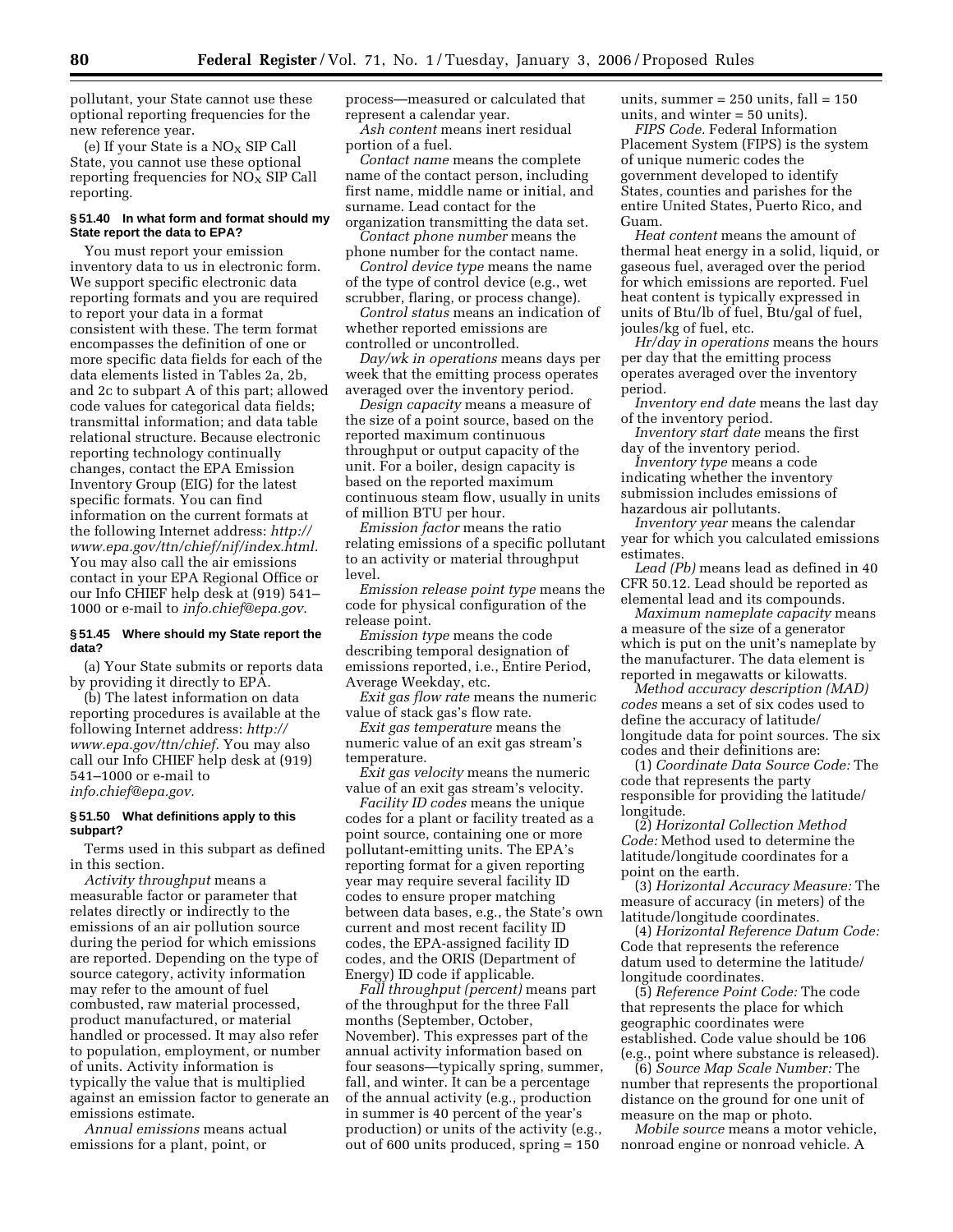*motor vehicle* is any self-propelled vehicle used to carry people or property on a street or highway. A *nonroad engine* is an internal combustion engine (including fuel system) that is not used in a motor vehicle or vehicle only used for competition, or that is not affected by sections 111 or 202 of the CAA. A *nonroad vehicle* is a vehicle that is run by a nonroad engine and that is not a motor vehicle or a vehicle only used for competition.

*Nitrogen oxides* (*NO*X) means nitrogen oxides ( $NO<sub>X</sub>$ ) as defined in 40 CFR 60.2 as all oxides of nitrogen except  $N_2O$ . Nitrogen oxides should be reported on an equivalent molecular weight basis as nitrogen dioxide (NO<sub>2</sub>).

*Nonpoint sources.* Nonpoint sources collectively represent individual sources that have not been inventoried as specific point or mobile sources. These individual sources treated collectively as nonpoint sources are typically too small, numerous, or difficult to inventory using the methods for the other classes of sources.

*Ozone Season* means the period May 1 through September 30 of a year.

*Particulate Matter (PM).* Particulate matter is a criteria air pollutant. For the purpose of this subpart, the following definitions apply:

 $(1)$  *Filterable PM*<sub>2.5</sub> or *Filterable PM*<sub>10</sub>: Particles that are directly emitted by a

source as a solid or liquid at stack or release conditions and captured on the filter of a stack test train. Filterable PM2.5 is particulate matter with an aerodynamic diameter equal to or less than 2.5 micrometers. Filterable  $PM_{10}$  is particulate matter with an aerodynamic diameter equal to or less than 10 micrometers.

(2) *Condensible PM:* Material that is vapor phase at stack conditions, but which condenses and/or reacts upon cooling and dilution in the ambient air to form solid or liquid PM immediately after discharge from the stack. Note that all condensible PM, if present from a source, is typically in the  $PM<sub>2.5</sub> size$ fraction, and therefore all of it is a component of both primary  $PM_{2.5}$  and primary  $PM_{10}$ .

(3) *Primary PM*2.5: The sum of filterable  $PM_{2.5}$  and condensible PM.

(4) *Primary PM*10: The sum of filterable PM10 and condensible PM.

(5) *Secondary PM:* Particles that form or grow in mass through chemical reactions in the ambient air well after dilution and condensation have occurred. Secondary PM is usually formed at some distance downwind from the source. Secondary PM should NOT be reported in the emission inventory and is NOT covered by this subpart.

*Process classification code (PCC)*  means a process-level code that describes the equipment or operation which is emitting pollutants. This code is being considered as a replacement for the SCC.

*Physical address* means the street address of a facility. This is the address of the location where the emissions occur; not, for example, the corporate headquarters.

*Point source.* For reporting for the years 2008 and following, point sources are large, stationary (non-mobile), identifiable sources of emissions that release pollutants into the atmosphere. As used in this subpart, a point source is a facility that is a major source under section 302 or part D of title I of the CAA. Emissions of hazardous air pollutants are not considered in determining whether a source is a point source under this subpart. For reporting for the years before 2008, point sources are large, stationary (non-mobile), identifiable sources of emissions that release pollutants into the atmosphere. As used in this subpart, a point source is a facility that annually emits more than a ''threshold'' value. The minimum point source reporting thresholds by pollutant (in tons per year of actual emissions) are:

|           |                                  | Three-year cycle               |                                                                                      |  |
|-----------|----------------------------------|--------------------------------|--------------------------------------------------------------------------------------|--|
| Pollutant | Annual cycle<br>(type A sources) | Type B<br>sources <sup>1</sup> | NAA <sup>2</sup>                                                                     |  |
|           | >2500<br>>250                    | $\geq 100$                     | ≥100<br>$\geq$ 100   O <sub>3</sub> (moderate) $\geq$ 100                            |  |
|           |                                  |                                | $O_3$ (serious) $\geq 50$<br>$O_3$ (severe) $\geq$ 25                                |  |
|           |                                  |                                | $O_3$ (extreme) $\geq 10$                                                            |  |
|           | >2500<br>>2500                   | $≥100$   $≥100$                | $\geq$ 1000   O <sub>3</sub> (all areas) $\geq$ 100                                  |  |
|           |                                  |                                | CO (all areas) $\geq 100$                                                            |  |
|           |                                  | $\geq 5$                       | ≥5                                                                                   |  |
|           | >250                             |                                | $\geq$ 100   PM <sub>10</sub> (moderate) $\geq$ 100<br>$PM_{10}$ (serious) $\geq 70$ |  |
|           | >250                             | >100                           | >100                                                                                 |  |
|           | >250                             | $\geq 100$                     | ≥100                                                                                 |  |

1Type A sources are a subset of the Type B sources and are the larger emitting sources by pollutant.

2 NAA = Nonattainment Area. Special point source reporting thresholds apply for certain pollutants by type of nonattainment area. The pollutants by nonattainment area are: Ozone: VOC, NO<sub>x</sub>, CO, CO, CO, PM<sub>10</sub>: PM<sub>10</sub>.

*Pollutant code* means a unique code for each reported pollutant assigned by the reporting format specified by EPA for each reporting year.

*Primary capture and control efficiencies (percent)* means two values indicating the emissions capture efficiency and the emission reduction efficiency of a primary control device. Capture and control efficiencies are usually expressed as a percentage or in tenths.

*Process ID code* means a unique code for the process generating the emissions, typically a description of a process.

*Roadway class* means a classification system developed by the Federal Highway Administration that defines all public roadways as to type based on land use and physical characteristics of the roadway.

*Rule effectiveness (RE)* means how well a regulatory program achieves all possible emissions reductions. This

rating reflects the assumption that controls typically are not 100 percent effective because of equipment downtime, upsets, decreases in control efficiencies, and other deficiencies in emission estimates. Rule effectiveness adjusts the control efficiency.

*Rule penetration* means the percentage of a nonpoint source category covered by an applicable regulation.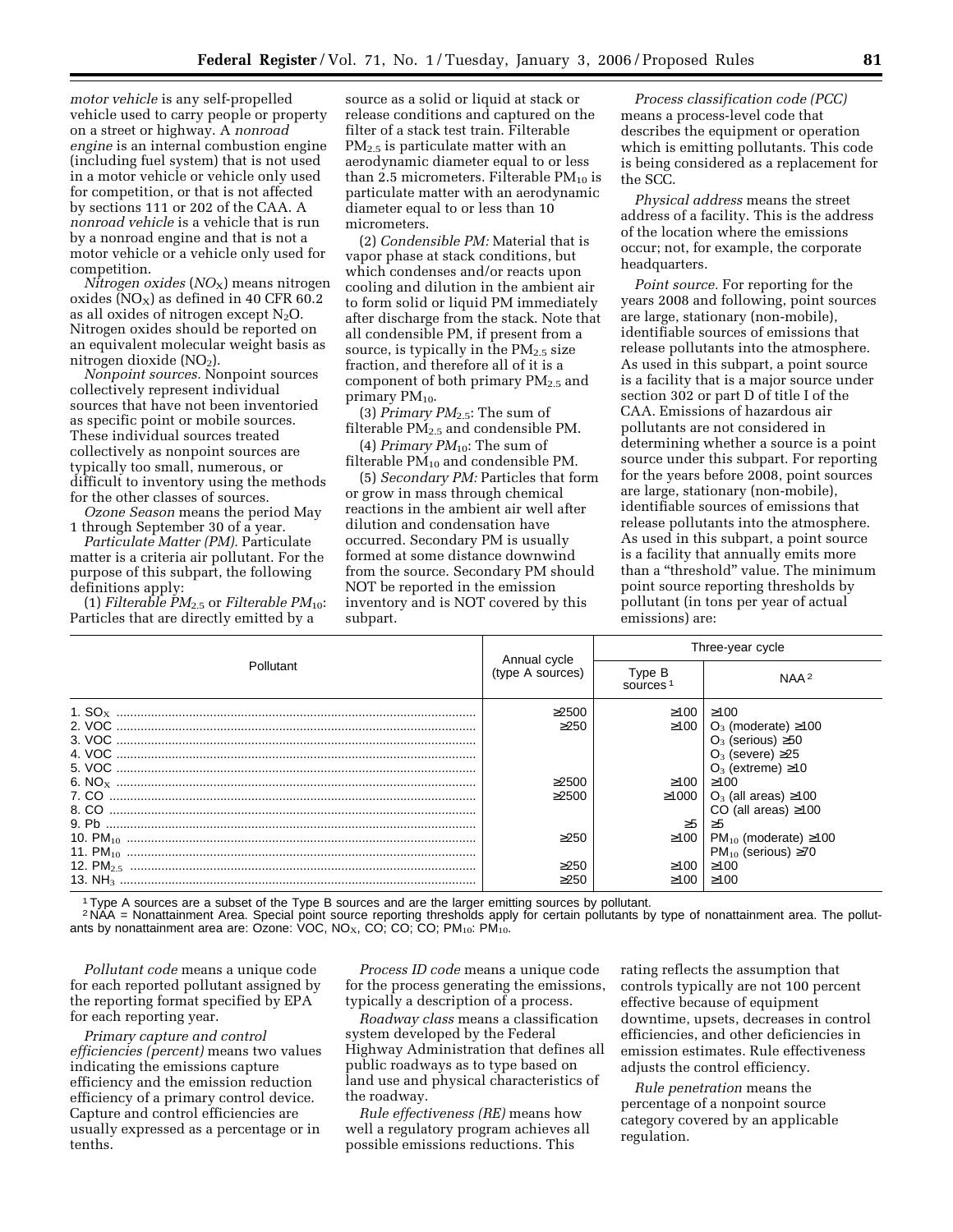*SCC* means source classification code, a process-level code that describes the equipment and/or operation which is emitting pollutants.

*SIC/NAICS* means Standard Industrial Classification code/North American Industry Classification System code. The NAICS codes are U.S. Department of Commerce's codes for businesses by products or services and have replaced SIC codes. The NAICS codes must be used exclusively beginning with the 2006 emission inventory year.

*Site name* means the name of the facility.

*Spring throughput (percent)* means part of throughput or activity for the three Spring months (March, April, May). See the definition of Fall Throughput.

*Stack diameter* means a stack's inner physical diameter.

*Stack height* means a stack's physical height above the surrounding terrain.

*Stack ID code* means a unique code for the point where emissions from one or more processes release into the atmosphere.

*Start time (hour)* means Start time (if available) that was applicable and used for calculations of emissions estimates.

*Sulfur content* means the sulfur content of a fuel, usually expressed as percent by weight.

*Summer day emissions* means an average day's emissions for a typical summer day with conditions critical to ozone attainment planning. The State will select the particular month(s) in summer and the day(s) in the week to be represented. The selection of conditions should be coordinated with the conditions assumed in the development of reasonable further progress plans, rate of progress plans and demonstrations, and/or emissions

budgets for transportation conformity, to allow comparability of daily emission estimates.

*Summer throughput (percent)* means part of throughput or activity for the three Summer months (June, July, August). See the definition of Fall Throughput.

*Total capture and control efficiency (percent)* means the net emission reduction efficiency of all emissions collection devices.

*Type A source* means large point sources with actual annual emissions greater than or equal to any of the emission thresholds listed in Table 1 to subpart A of this part for Type A sources. If a source is a Type A source for any pollutant listed in Table 1, then the emissions for all Table 1 pollutants must be reported for that source.

*Unit ID code* means a unique code for the unit of generation of emissions, typically a physical piece or closely related set of equipment. The EPA's reporting format for a given reporting year may require multiple unit ID codes to ensure proper matching between data bases, e.g., the State's own current and most recent unit ID codes, the EPAassigned unit ID codes if any, and the ORIS (Department of Energy) ID code if applicable.

*VMT by SCC* means vehicle miles traveled disaggregated to the SCC level, i.e., reflecting combinations of vehicle type and roadway class. Vehicle miles traveled expresses vehicle activity and is used with emission factors. The emission factors are usually expressed in terms of grams per mile of travel. Because VMT does not correlate directly to emissions that occur while the vehicle isn't moving, these nonmoving emissions are incorporated into the

emission factors in EPA's MOBILE Model.

*VOC* means volatile organic compounds. The EPA's regulatory definition of VOC is in 40 CFR 51.100.

*Winter throughput (percent)* means part of throughput or activity for the three Winter months (December, January, February, all from the same year, e.g., Winter 2005 = January 2005 + February, 2005 + December 2005). See the definition of Fall throughput.

*Wk/yr in operation* means weeks per year that the emitting process operates.

*X stack coordinate (longitude)* means an object's east-west geographical coordinate.

*Y stack coordinate (latitude)* means an object's north-south geographical coordinate.

# **Tables to Subpart A of Part 51**

TABLE 1 TO SUBPART A OF PART 51.—EMISSION THRESHOLDS BY POLLUTANT (TPY<sup>1</sup>) FOR TREATMENT OF POINT SOURCES AS TYPE A UNDER 40 CFR 51.30

| Pollutant                                                                | Emissions threshold for<br>type A treatment                                |
|--------------------------------------------------------------------------|----------------------------------------------------------------------------|
| 1. $SO_2$<br>2. VOC<br>3. $NO_x$<br>4. CO<br>5. Pb                       | $>2500$ .<br>$>250$ .<br>$>2500$ .<br>$>2500$ .<br>Does not determine Type |
| 6. PM $_{10}$<br>7. PM <sub>2.5</sub><br>8. NH <sub>3</sub> <sup>2</sup> | A status.<br>$\geq$ 250.<br>$\geq$ 250.<br>$>250$ .                        |

1 tpy = Tons per year of actual emissions. 2Ammonia threshold applies only in areas where ammonia emissions are a factor in determining whether a source is a major source, i.e., where ammonia is considered a significant precursor of  $PM_{2.5}$ .

TABLE 2A TO SUBPART A OF PART 51.—DATA ELEMENTS FOR REPORTING ON EMISSIONS FROM POINT SOURCES, WHERE REQUIRED BY 40 CFR 51.30

| Data elements                                                                                                                                                                                        | Every-year<br>reporting | Three-year<br>reporting |
|------------------------------------------------------------------------------------------------------------------------------------------------------------------------------------------------------|-------------------------|-------------------------|
|                                                                                                                                                                                                      |                         |                         |
|                                                                                                                                                                                                      |                         |                         |
|                                                                                                                                                                                                      |                         |                         |
|                                                                                                                                                                                                      |                         |                         |
|                                                                                                                                                                                                      |                         |                         |
| Francisco contact name communication contact phone number contact phone number contact phone number contact phone number contact phone number of $\tau$ . FIPS code contact phone number of $\tau$ . |                         |                         |
|                                                                                                                                                                                                      |                         |                         |
|                                                                                                                                                                                                      |                         |                         |
|                                                                                                                                                                                                      |                         |                         |
|                                                                                                                                                                                                      |                         |                         |
|                                                                                                                                                                                                      |                         |                         |
|                                                                                                                                                                                                      |                         |                         |
|                                                                                                                                                                                                      |                         |                         |
|                                                                                                                                                                                                      |                         |                         |
|                                                                                                                                                                                                      |                         |                         |
|                                                                                                                                                                                                      |                         |                         |
|                                                                                                                                                                                                      |                         |                         |
|                                                                                                                                                                                                      |                         |                         |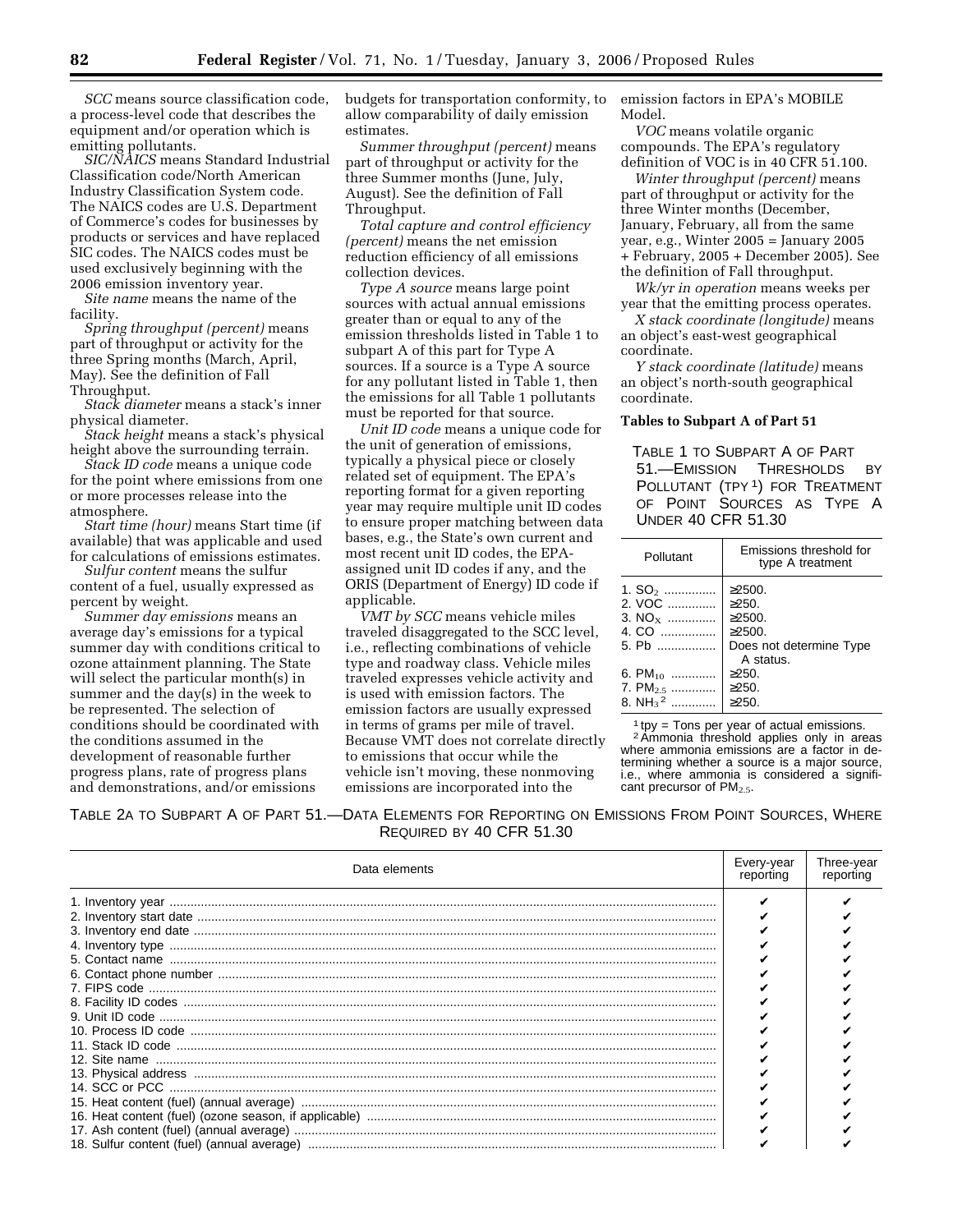# TABLE 2A TO SUBPART A OF PART 51.-DATA ELEMENTS FOR REPORTING ON EMISSIONS FROM POINT SOURCES, WHERE REQUIRED BY 40 CFR 51.30-Continued

| Data elements | Every-year<br>reporting | Three-year<br>reporting |
|---------------|-------------------------|-------------------------|
|               |                         |                         |
|               |                         |                         |
|               |                         |                         |
|               |                         |                         |
|               |                         |                         |
|               |                         |                         |
|               |                         |                         |
|               |                         |                         |
|               |                         |                         |
|               |                         |                         |
|               |                         |                         |
|               |                         |                         |
|               |                         |                         |
|               |                         |                         |
|               |                         |                         |
|               |                         |                         |
|               |                         |                         |
|               |                         |                         |
|               |                         |                         |
|               |                         |                         |
|               |                         |                         |
|               |                         |                         |
|               |                         |                         |
|               |                         |                         |
|               |                         |                         |
|               |                         |                         |
|               |                         |                         |
|               |                         |                         |
|               |                         |                         |
|               |                         |                         |
|               |                         |                         |
|               |                         |                         |

# TABLE 2B TO SUBPART A OF PART 51.- DATA ELEMENTS FOR REPORTING ON EMISSIONS FROM NONPOINT SOURCES AND NONROAD MOBILE SOURCES, WHERE REQUIRED BY 40 CFR 51.30

| Data elements | Every-year<br>reporting | Three-year<br>reporting |
|---------------|-------------------------|-------------------------|
|               |                         |                         |
|               |                         |                         |
|               |                         |                         |
|               |                         |                         |
|               |                         |                         |
|               |                         |                         |
|               |                         |                         |
|               |                         |                         |
|               |                         |                         |
|               |                         |                         |
|               |                         |                         |
|               |                         |                         |
|               |                         |                         |
|               |                         |                         |
|               |                         |                         |
|               |                         |                         |
|               |                         |                         |
|               |                         |                         |
|               |                         |                         |
|               |                         |                         |
|               |                         |                         |
|               |                         |                         |
|               |                         |                         |
|               |                         |                         |